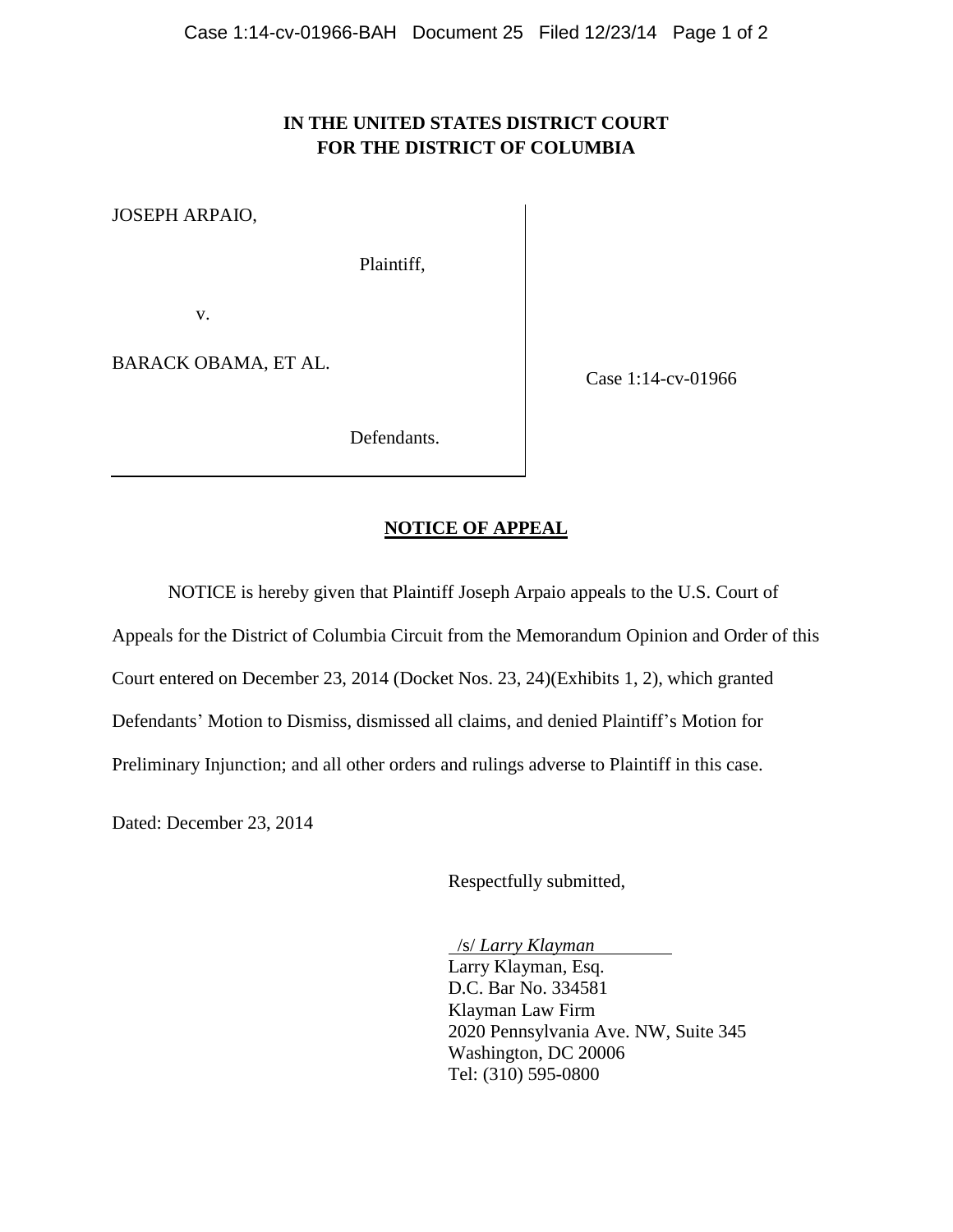# **CERTIFICATE OF SERVICE**

I HEREBY CERTIFY that on this 23rd day of December, 2014 a true and correct copy of the foregoing Notice of Appeal (Civil Action Nos. 14-cv-1966) was submitted electronically to the District Court for the District of Columbia and served via CM/ECF upon the following:

> ADAM D. KIRSCHNER Trial Attorney Civil Division, Federal Programs Branch U.S. Department of Justice P.O. Box 883 Washington, D.C. 20044 Tel.: (202) 353-9265 Fax: (202) 616-8470 Adam.Kirschner@usdoj.gov *Attorney for Defendants*

> > Respectfully submitted,

/s/ *Larry Klayman*

Larry Klayman, Esq. D.C. Bar No. 334581 2020 Pennsylvania Ave. NW, Suite 345 Washington, DC 20006 Tel: (310) 595-0800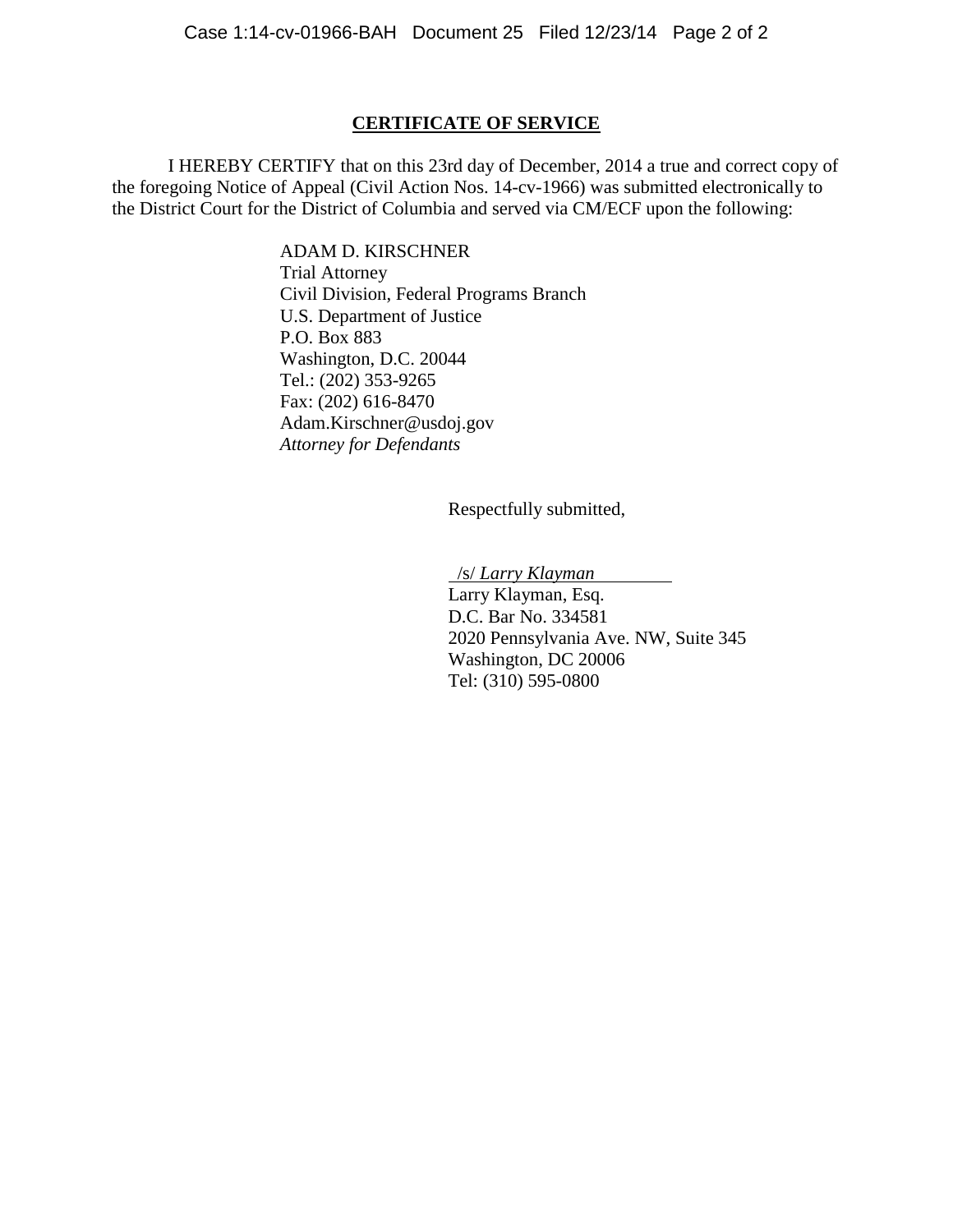# Exhibit 1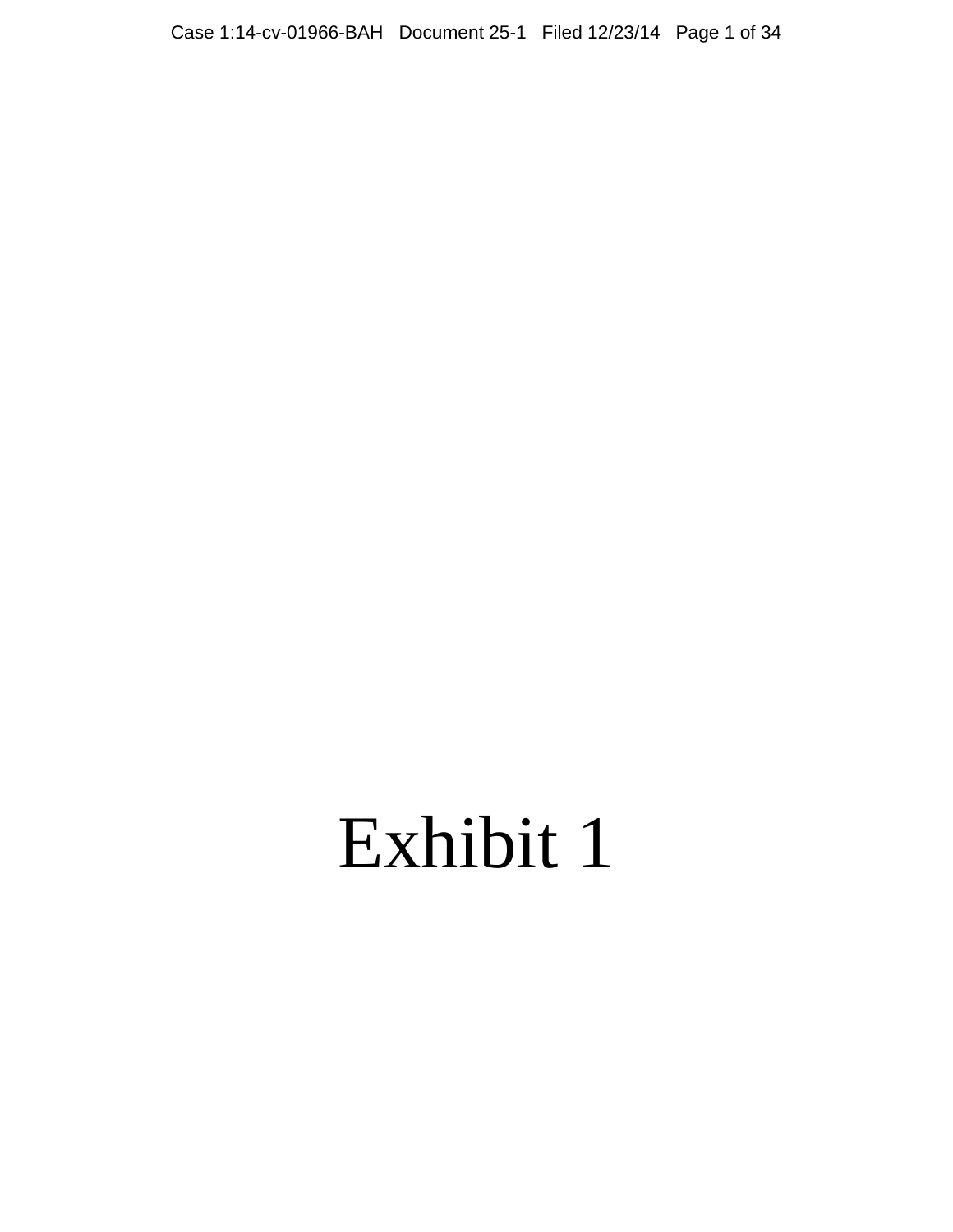## **UNITED STATES DISTRICT COURT FOR THE DISTRICT OF COLUMBIA**

JOSEPH ARPAIO,

Plaintiff,

v.

Civil Action No. 14-01966 (BAH)

Judge Beryl A. Howell

BARACK H. OBAMA, *President, United States in his official capacity, et al.*,

Defendant.

## **MEMORANDUM OPINION**

The plaintiff, the elected Sheriff of Maricopa County, brings suit against the President of the United States, and other Federal officials, alleging that certain immigration policies announced by the President in a nationwide address on November 20, 2014 are unconstitutional, otherwise illegal, and should be stopped from going into effect. *See* Pl.'s Mot. Prelim. Inj. ("Pl.'s Mot."), ECF No. 7. The plaintiff's suit raises important questions regarding the nation's immigration policies, which affect the lives of millions of individuals and their families. The wisdom and legality of these policies deserve careful and reasoned consideration. As the Supreme Court recently explained: "[T]he sound exercise of national power over immigration depends on the [Nation] meeting its responsibility to base its law on a political will informed by searching, thoughtful, rational civic discourse." *Arizona v. United States*, 132 S.Ct. 2492, 2510 (2012).

The key question in this case, however, concerns the appropriate forum for *where* this national conversation should occur. The doctrine of standing, in both its constitutional and prudential formulations, concerns itself with "'the proper—and properly limited—role of the courts in a democratic society.'" *Bennett v. Spear*, 520 U.S. 154, 162 (1997) (quoting *Warth v.*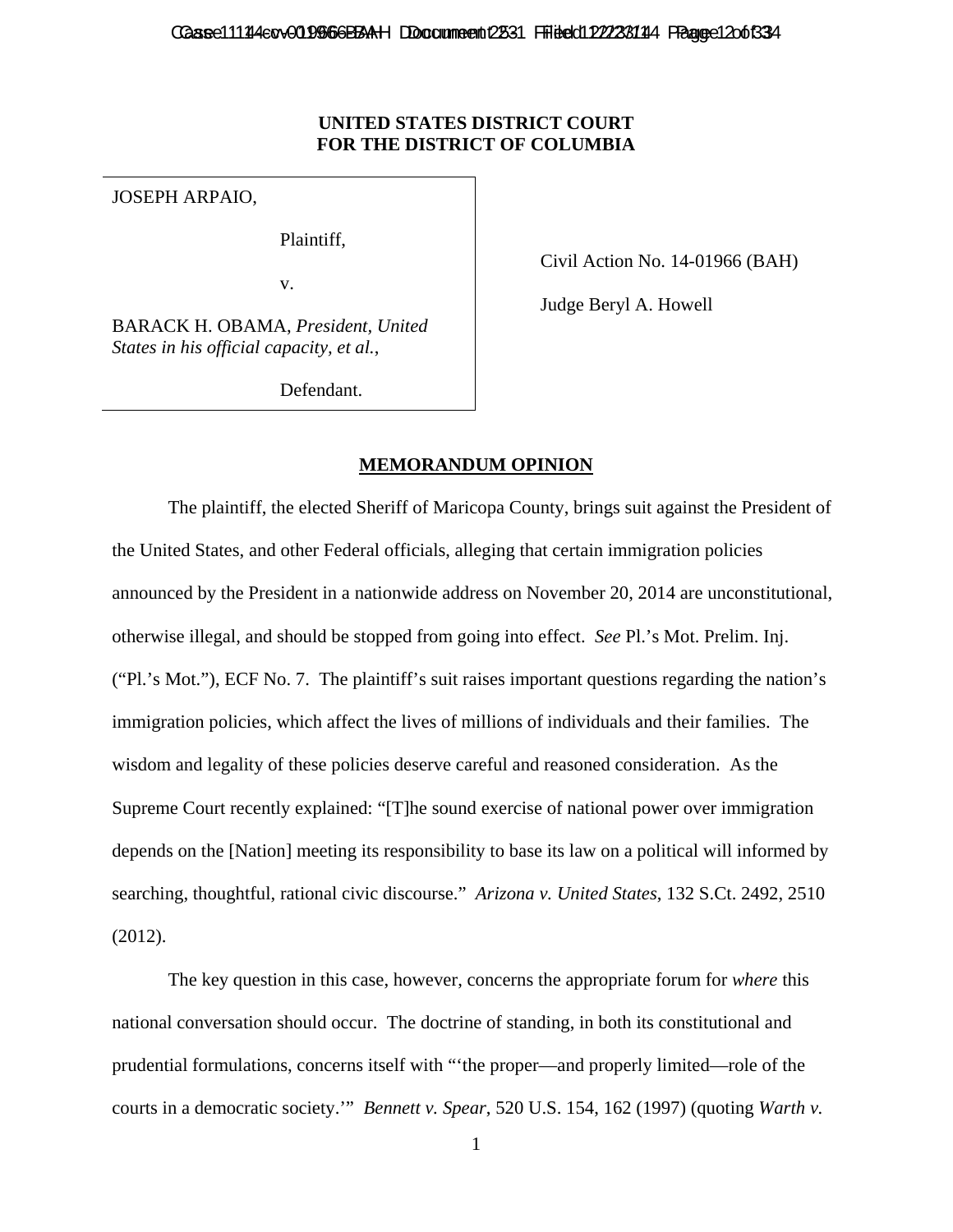#### Caase 111 14 4 cov 01 1966 6 BBAH Doccume ent 2531 Filied dit 22/23 114 Fague 2 3 of 33 4

*Seldin*, 422 U.S. 490, 498 (1975)). Standing "ensures that [courts] act as judges, and do not engage in policymaking properly left to elected representatives." *Hollingsworth v. Perry*, 133 S. Ct. 2652, 2659 (2013).

The refusal to adjudicate a claim should not be confused with abdicating the responsibility of judicial review. "Proper regard for the complex nature of our constitutional structure requires neither that the Judicial Branch shrink from a confrontation with the other two coequal branches of the Federal Government, nor that it hospitably accept for adjudication claims of constitutional violation by other branches of government where the claimant has not suffered cognizable injury." *Valley Forge Christian College v. Americans United for Separation of Church & State*, 454 U.S. 464, 474 (1982). A court must refrain "'from passing upon the constitutionality of an act [of the representative branches], unless obliged to do so in the proper performance of our judicial function, when the question is raised by a party whose interests entitle him to raise it.'" *Id.* (quoting *Blair v. United States*, 250 U.S. 273, 279 (1919)) (alteration in original). Ultimately, "[i]t is the role of courts to provide relief to claimants . . . who have suffered, or will imminently suffer, actual harm; it is not the role of courts, but that of the political branches, to shape the institutions of government in such fashion as to comply with the laws and the Constitution." *Lewis v. Casey*, 518 U.S. 343, 349 (1996).

Concerns over the judicial role are heightened when the issue before the court involves, as here, enforcement of the immigration laws. This subject raises the stakes of, among other factors, "immediate human concerns" and "policy choices that bear on this Nation's international relations." *Arizona v. United States*, 132 S.Ct. at 2499. "[O]ur Constitution places such sensitive immigration and economic judgments squarely in the hands of the Political Branches, not the courts." *Fogo de Chao (Holdings) Inc. v. U.S. Dep't of Homeland Sec.*, 769 F.3d 1127,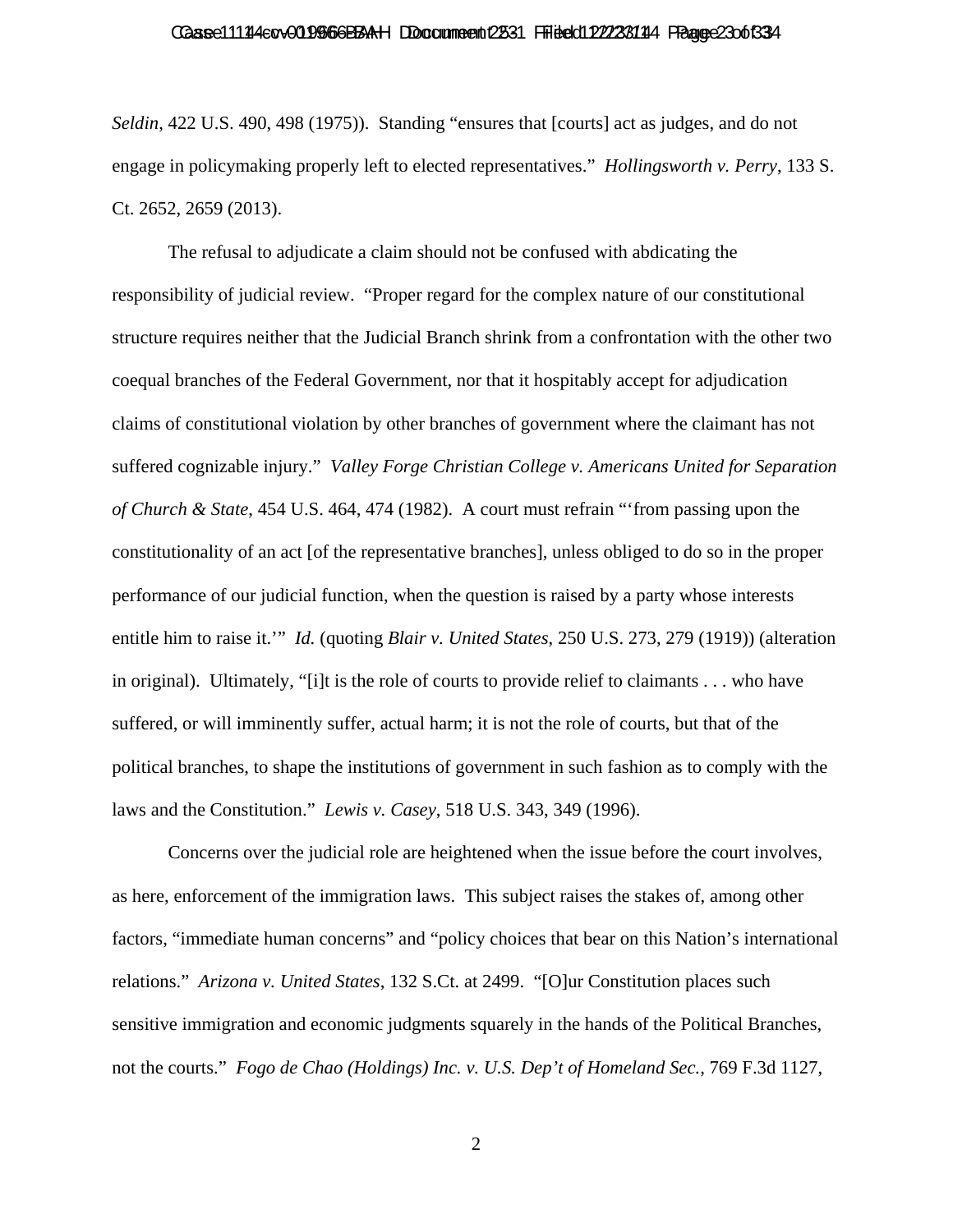#### Caase 11144 cov 019 666 BBAH Doccume ent 2531 Filied dit 22/23 144 France 3 4 of 33 4

1151 n.10 (D.C. Cir. 2014); *see also United States v. Valenzuela-Bernal*, 458 U.S. 858, 864 (1982) ("The power to regulate immigration—an attribute of sovereignty essential to the preservation of any nation—has been entrusted by the Constitution to the political branches of the Federal Government.").

 The role of the Judiciary is to resolve cases and controversies properly brought by parties with a concrete and particularized injury— not to engage in policymaking better left to the political branches. The plaintiff's case raises important questions regarding the impact of illegal immigration on this Nation, but the questions amount to generalized grievances which are not proper for the Judiciary to address. For the reasons explained in more detail below, the plaintiff lacks standing to bring this challenge to the constitutionality and legality of the immigration policies at issue. Accordingly, the plaintiff's motion for a preliminary injunction, ECF No. 7, is denied and the defendants' motion to dismiss for lack of subject matter jurisdiction, ECF Nos. 13, 15, is granted. $<sup>1</sup>$ </sup>

## **I. BACKGROUND**

#### **A. Executive Enforcement of Immigration Laws**

The Immigration and Nationality Act ("INA"), codified as amended at 8 U.S.C. § 1101 *et seq.*, establishes a comprehensive statutory scheme that governs immigration and naturalization. The INA establishes categories of immigrants who are inadmissible to the United States in the first instance, *see* 8 U.S.C. § 1182, and immigrants who are subject to removal from the United States once here, *see* 8 U.S.C. § 1227. Under the INA, "[a]liens may be removed if they were

<sup>&</sup>lt;sup>1</sup> The plaintiff filed a motion for preliminary injunction at ECF No. 6 and an amended, corrected motion for preliminary injunction at ECF No. 7. Plaintiff's counsel clarified at the motions hearing that the latter filed motion is the operative motion. See Rough Transcript of Preliminary Injunction Hearing (Dec. 22, 2014) ("Hrg. Tr.") at 3– 4. Consequently, the plaintiff's motion for preliminary injunction docketed at ECF No. 6 is denied as moot.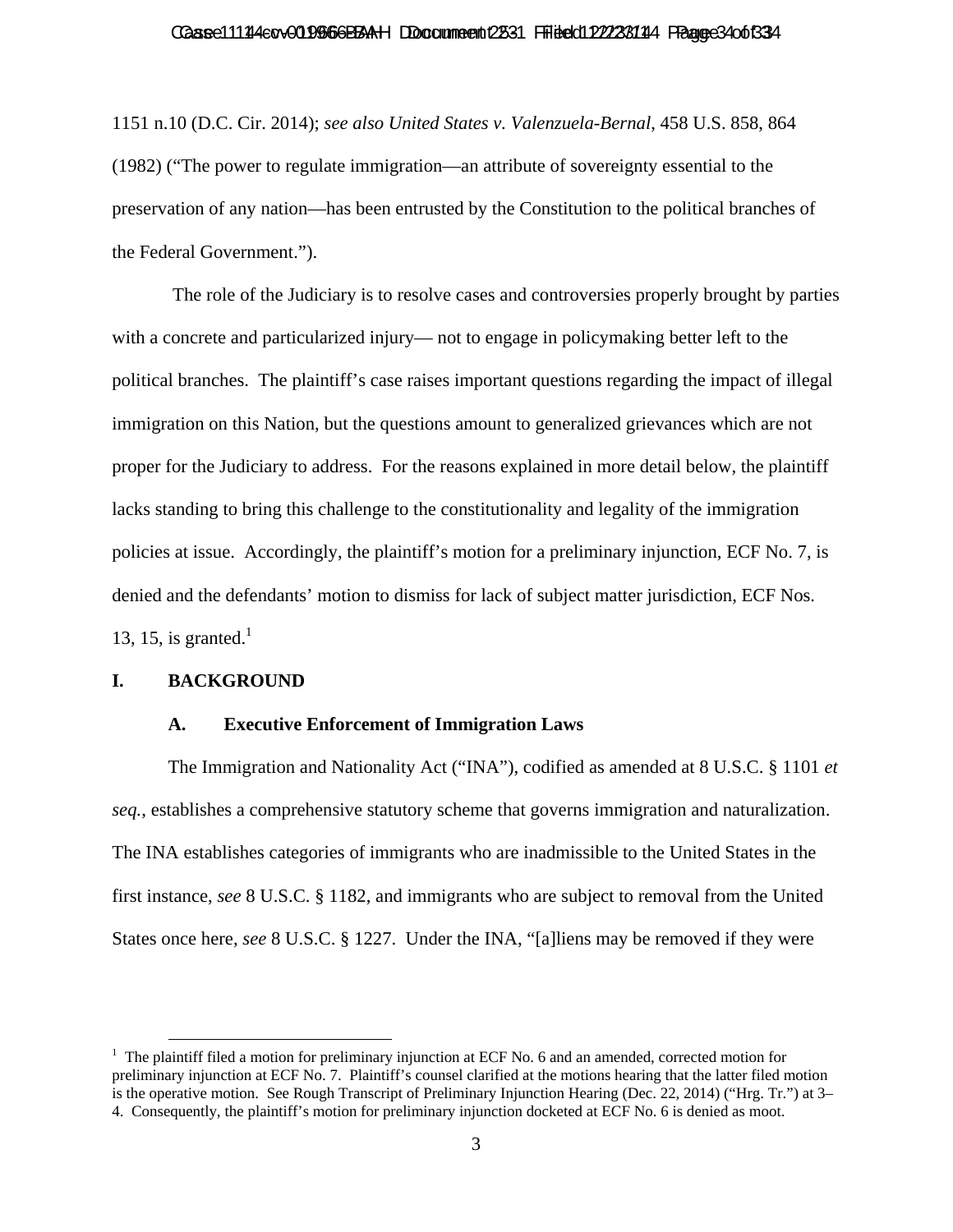#### Caase 111 14 4 cov 01 1966 6 BBAH Doccume ent 2531 Filied dit 22/23 114 Frage 6 4 5 of 33 4

inadmissible at the time of entry, have been convicted of certain crimes, or meet other criteria set by federal law." *Arizona*, 132 S.Ct. at 2499 (citing 8 U.S.C. § 1227).

 The Secretary of the Department of Homeland Security ("DHS") is "charged with the administration and enforcement of [the INA] and all other laws relating to the immigration and naturalization of aliens." 8 U.S.C. § 1103(a)(1). Although charged with enforcement of the statutory scheme, "[a]n agency generally cannot act against each technical violation of the statute it is charged with enforcing," *Heckler v. Chaney*, 470 U.S. 821, 831–32 (1985), and indeed "[a] principal feature of the removal system is the broad discretion exercised by immigration officials." *Arizona*, 132 S.Ct. at 2499. Thus, to enable the "proper ordering of its priorities," *Heckler*, 470 U.S. at 832, and the marshalling of extant resources to address those priorities, the INA provides the Secretary of DHS with the authority to "establish such regulations; . . . issue such instructions; and perform such other acts as he deems necessary for carrying out his authority under [the INA]." 8 U.S.C. § 1103(a)(3). Further, the Secretary of DHS is specifically charged with "establishing national immigration enforcement policies and priorities," 6 U.S.C. § 202(5), to ensure that DHS's limited resources are expended in pursuit of its highest priorities in national security, border security, and public safety.

 The context in which the immigration laws are enforced bears out the need for such prioritization. DHS estimates that approximately 11.3 million undocumented immigrants residing in the United States are potentially eligible for removal. Pl.'s Mot., Ex. B (Karl Thompson, Memorandum Opinion for the Sec'y of Homeland Security and the Counsel to the President: *DHS's Authority to Prioritize Removal of Certain Aliens Unlawfully Present in the United States and to Defer Removal of Others* at 1, (Nov. 19, 2014) ("OLC Opinion")) at 1, ECF No. 7-2. Of those, DHS estimates that the agency has the resources to remove fewer than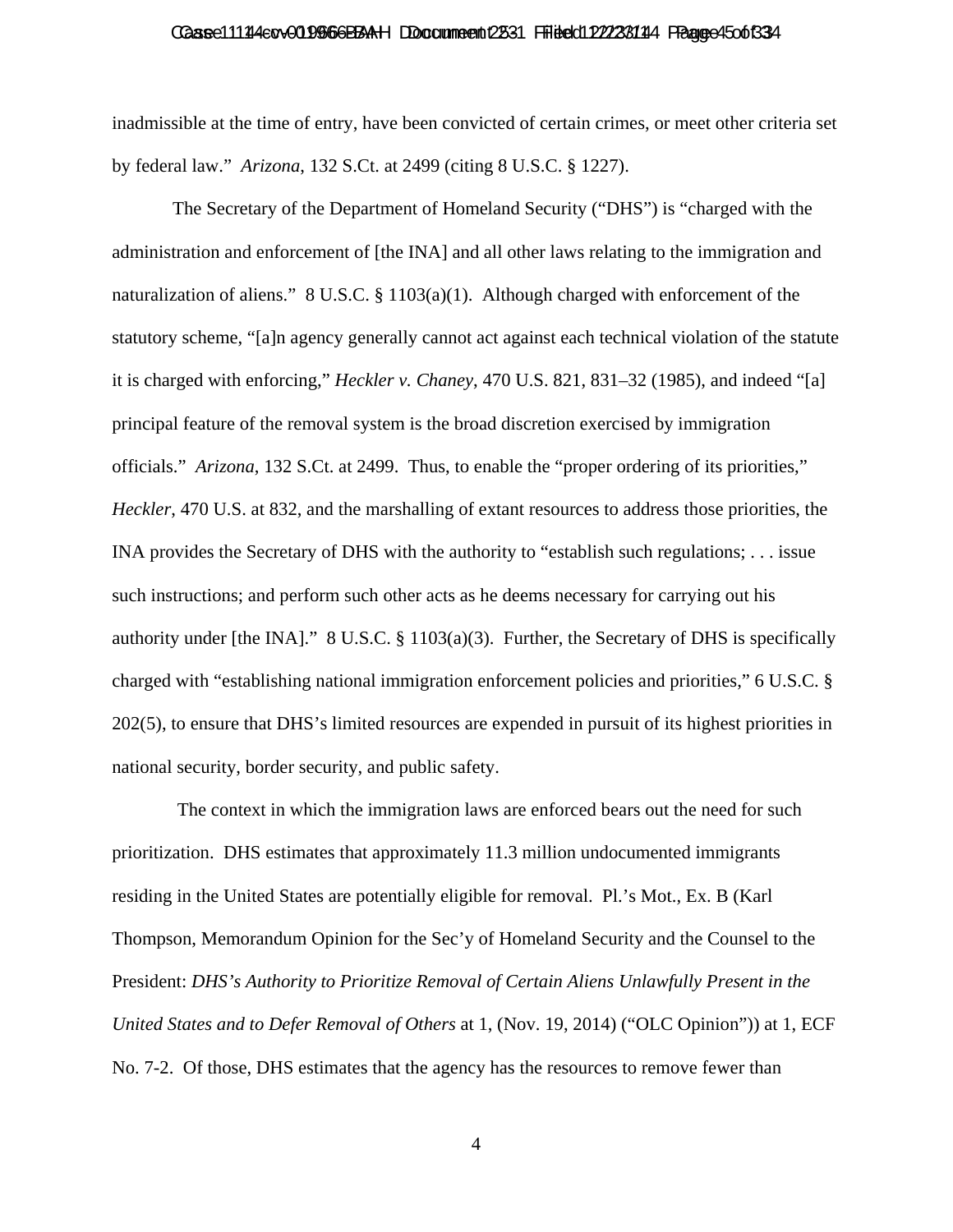#### Caase 111 14 4 cov 01 1966 6 BBAH Doccume ent 2531 Filied di 22/23 114 Fague 5 6 o 6 R34

400,000 undocumented immigrants. *Id*. In addition, DHS faces additional challenges including: demographic shifts resulting in increased costs for managing and deterring unauthorized border crossings; increased complexity in removing aliens; congressional directives to prioritize recent border crossers and serious criminals; and the humanitarian and social consequences of separating families. *See* OLC Opinion at 11; Defs.' Mem. Opp. Pl.'s Mot. Prelim. Inj. ("Defs.' Mem."), Ex. 21 (*Challenges at the Border: Examining the Causes, Consequences, and Responses to the Rise in Apprehensions at the Southern Border: Hearing Before the S. Comm. on Homeland Security and Governmental Affairs*, 113<sup>th</sup> Cong. (2014) (statement of Craig Fugate, Administrator, Federal Emergency Management Agency, et al.)), ECF No. 13-21; *see also* Defs.' Mem. at 1.

To confront these challenges, the executive branch has long used an enforcement tool known as "deferred action" to implement enforcement policies and priorities, as authorized by statute. *See* 6 U.S.C. § 202(5). Deferred action is simply a decision by an enforcement agency not to seek enforcement of a given statutory or regulatory violation for a limited period of time. In the context of the immigration laws, deferred action represents a decision by DHS not to seek the removal of an alien for a set period of time. In this sense, eligibility for deferred action represents an acknowledgment that those qualifying individuals are the lowest priority for enforcement. Under long-existing regulations, undocumented immigrants granted deferred action may apply for authorization to work in the United States. *See* 8 C.F.R. § 274a.12(c)(14). These regulations were promulgated pursuant to the Immigration Reform and Control Act of 1986 and have been in effect, as amended, since 1987. *See* Control of Employment of Aliens, 52 Fed. Reg. 16216 (1987). Deferred action does not confer any immigration or citizenship status or establish any enforceable legal right to remain in the United States and, consequently, may be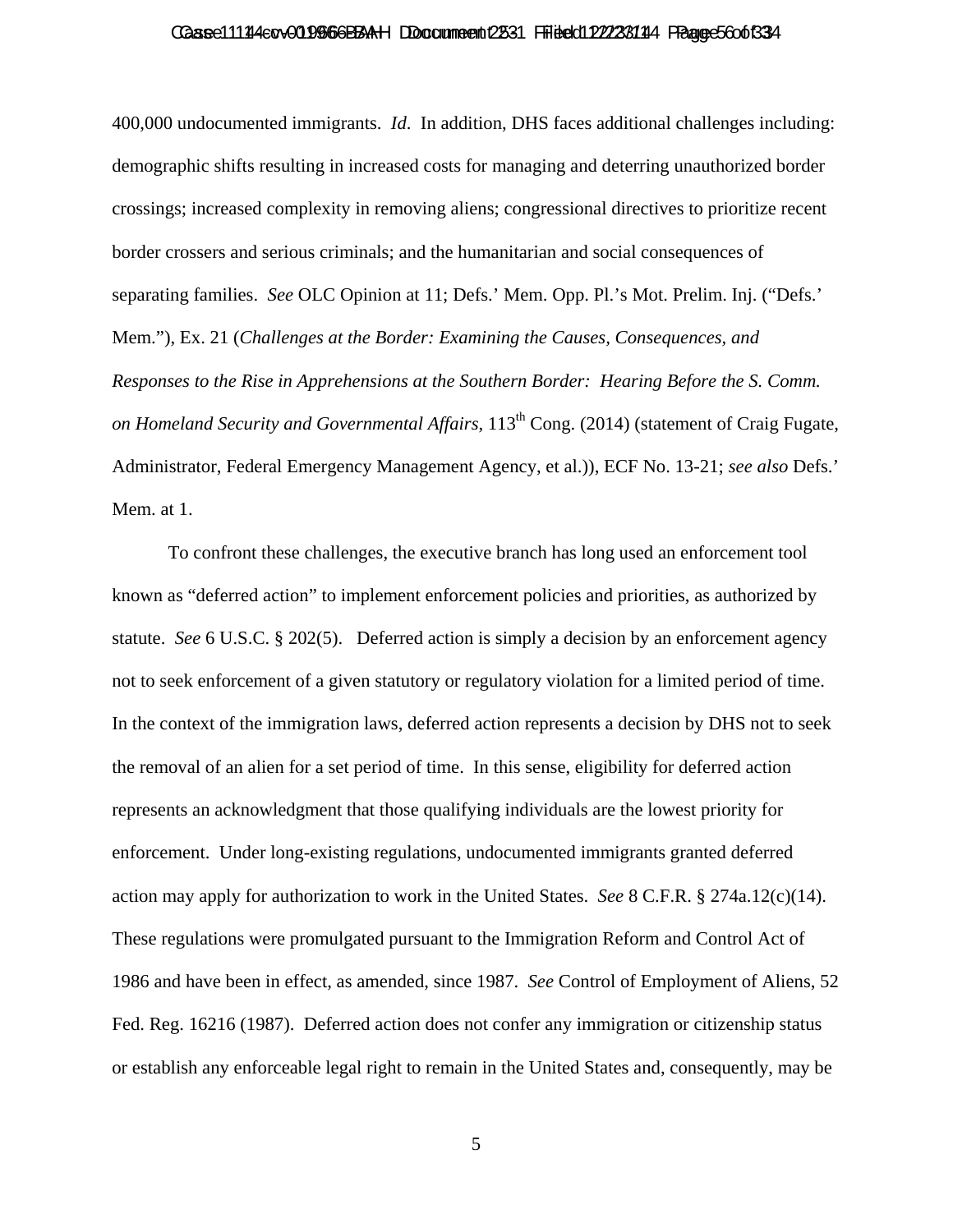#### Caase 11144 cov 019966 BBAH Document 12531 Filited 1222 8144 Ffaane 6 70 of 334

canceled at any time. *See Reno v. Am.-Arab Anti-Discrimination Comm.*, 525 U.S. 471, 483 (1999) ("At each stage, the Executive has discretion to abandon the endeavor . . . .").

 For almost twenty years, the use of deferred action programs has been a staple of immigration enforcement. The executive branch has previously implemented deferred action programs for certain limited categories of aliens, including: certain victims of domestic abuse committed by United States citizens and Lawful Permanent Residents; $^2$  victims of human trafficking and certain other crimes;<sup>3</sup> students affected by Hurricane Katrina;<sup>4</sup> widows and widowers of U.S. citizens;<sup>5</sup> and certain aliens brought to the United States as children.<sup>6</sup> Programs similar to deferred action have been used extensively by the executive branch for an even longer period of time.<sup>7</sup>

<sup>&</sup>lt;sup>2</sup> Defs.' Mem., Ex. 7 (Memorandum for Regional Directors et al., from Paul W. Virtue, Acting Executive Associate Commissioner, INS, *Supplemental Guidance on Battered Alien Self-Petitioning Process and Related Issues* at 3 (May 6, 1997)), ECF No. 13-7.

<sup>&</sup>lt;sup>3</sup> Defs.' Mem., Ex. 8 (Memorandum for Michael A. Pearson, Executive Associate Commissioner, INS, from Michael D. Cronin, Acting Executive Associate Commissioner, INS, *Victims of Trafficking and Violence Protection Act of 2000 (VTVPA) Policy Memorandum #2—"T" and "U" Nonimmigrant Visas* at 2 (Aug. 30, 2001)), ECF No. 13-8.

<sup>4</sup> Defs.' Mem., Ex. 9 (USCIS, *Interim Relief for Certain Foreign Academic Students Adversely Affected by Hurricane Katrina: Frequently Asked Questions (FAQ)*, at 1 (Nov. 25, 2005)), ECF No. 13-9 ("Since the Notice does not cover Katrina-impacted foreign academic students who have failed to maintain their F-1 status, such persons, and their F-2 dependents, may request a grant of deferred action and short term employment authorization based on economic necessity.").

<sup>&</sup>lt;sup>5</sup> Defs.' Mem., Ex. 10 (Memorandum for Field Leadership, USCIS, from Donald Neufeld, Acting Associate Director, USCIS, *Guidance Regarding Surviving Spouses of Deceased U.S. Citizens and Their Children* at 1 (Sept. 4, 2009)), ECF No. 13-10.

<sup>6</sup> This is the DACA program challenged by the plaintiff. *See* Pl.'s Mot., Ex. A (Memorandum for David Aguilar, Acting Commissioner, CBP, et al., from Janet Napolitano, Secretary, DHS, *Re: Exercising Prosecutorial Discretion with Respect to Individuals Who Came to the United States as Children at 1–2 (June 15, 2012)), ECF No. 6-1.* 

 $<sup>7</sup>$  In the 1970's through the 1990's, programs similar to deferred action were used to defer enforcement against</sup> undocumented immigrants who were awaiting approval of certain professional visas, *see United States ex rel. Parco v. Morris*, 426 F. Supp. 976, 979–81 (E.D. Pa. 1977), certain nurses eligible for H-1 visas, *see Voluntary Departure for Out-of-Status Nonimmigrant H-1 Nurses*, 43 Fed. Reg. 2776, 2776 (Jan 19, 1978); nationals of certain designated foreign states, *see* Defs.' Mem., Ex. 5 (*Moore, Charlotte J.*, Cong. Research Serv., *Review of U.S. Refugee Resettlement Programs and Policies* at 12-14 (1980)), ECF No. 13-5; and spouses and children of aliens who had been granted legal status under the Immigration Reform and Control Act of 1986, *see* Defs.' Mem., Ex. 6 (Memorandum for Regional Commissioners, INS, from Gene McNary, Commissioner, INS, *Family Fairness: Guidelines for Voluntary Departure under 8 CFR 242.5 for the Ineligible Spouses and Children of Legalized Aliens* (Feb. 2, 1990)), ECF No. 13-6.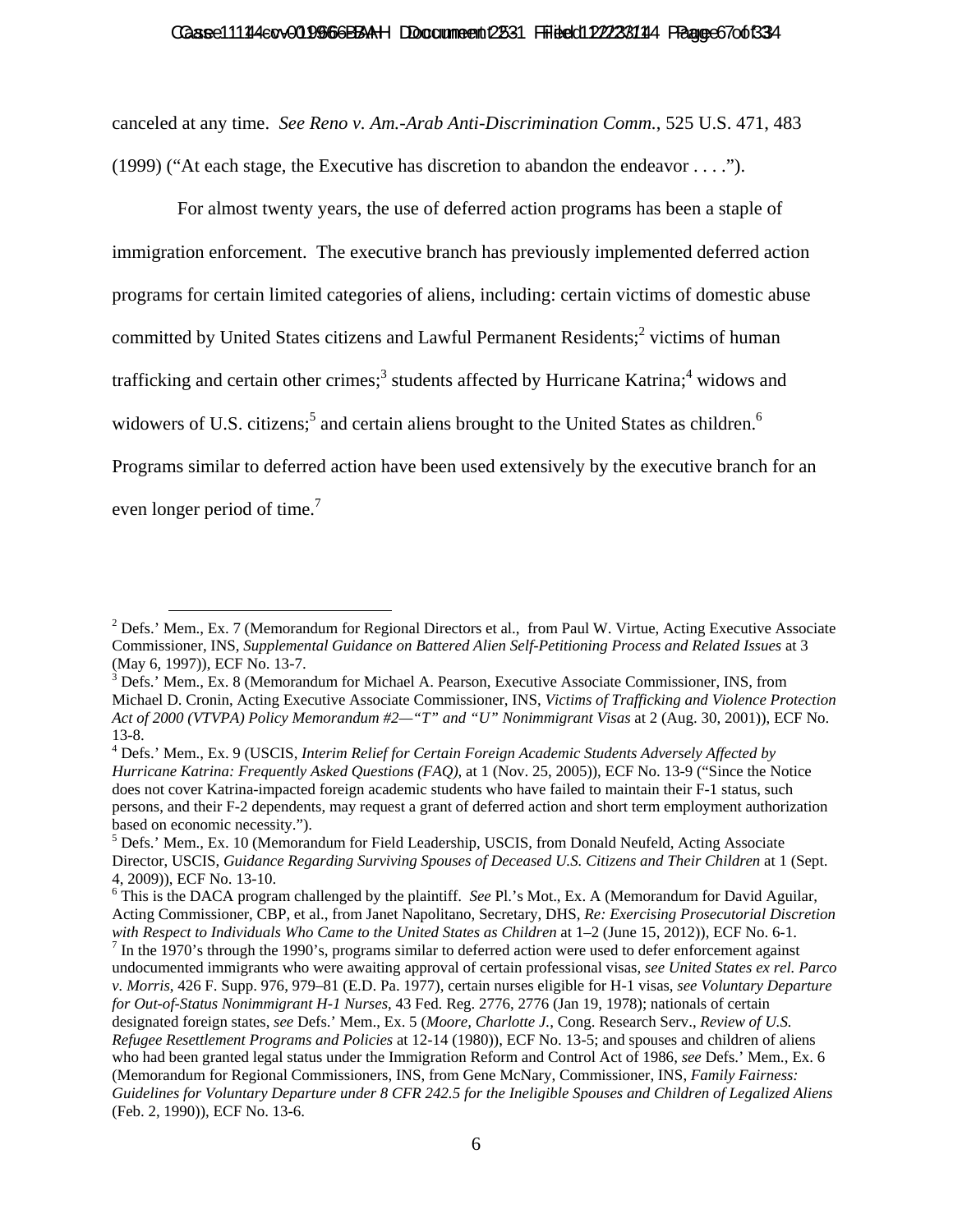#### Caase 111 14 4 cov 01 1966 6 BBAH Doccume ent 2531 Filied dit 22/23 114 France 7 80 of 33 4

Congress has acquiesced to, and even endorsed the use of, deferred action on removal of undocumented immigrants by the executive branch on multiple occasions. For example, in 2000, Congress expanded the deferred action program for certain victims of domestic abuse, permitting children over the age of twenty-one to be "eligible for deferred action and work authorization." 8 U.S.C. § 1154(a)(1)(D)(i)(II), (IV). Similarly, in 2008, Congress authorized the DHS to "grant . . . an administrative stay of a final order of removal" to individuals who could make an initial showing that they were eligible for a visa as victims of human trafficking and certain other crimes. *See* 8 U.S.C. § 1227(d)(1). Congress specifically noted that "[t]he denial of a request for an administrative stay of removal . . . shall not preclude the alien from applying for . . . deferred action." *See* 8 U.S.C. § 1227(d)(2)*.* In Division B to the Emergency Supplemental Appropriations Act for Defense, the Global War on Terror, and Tsunami Relief, 2005, known by its short title of the REAL ID Act of 2005, Congress provided that state-issued driver's licenses were acceptable for federal purposes only if the state verifies that an applicant maintains evidence of lawful status, which includes evidence of "approved deferred action status." *See* Pub. L. No. 109-13, div. B, 119 Stat. 231, 302 (2005) (codified at 49 U.S.C. § 30301 note).

#### **B. Challenged Immigration Programs**

Against this lengthy historical record of the use of deferred action as a tool to carry out "national immigration enforcement policies and priorities," 6 U.S.C. § 202(5), the executive branch has more recently employed this tool in three programs, which the plaintiff challenges as unconstitutional or otherwise in violation of the Administrative Procedure Act. Specifically, the plaintiff challenges a June 15, 2012 program—known as Deferred Action for Childhood Arrivals ("DACA")—whose guidance is outlined in a memorandum by the former DHS Secretary entitled "Exercising Prosecutorial Discretion with Respect to Individuals Who Came to the United States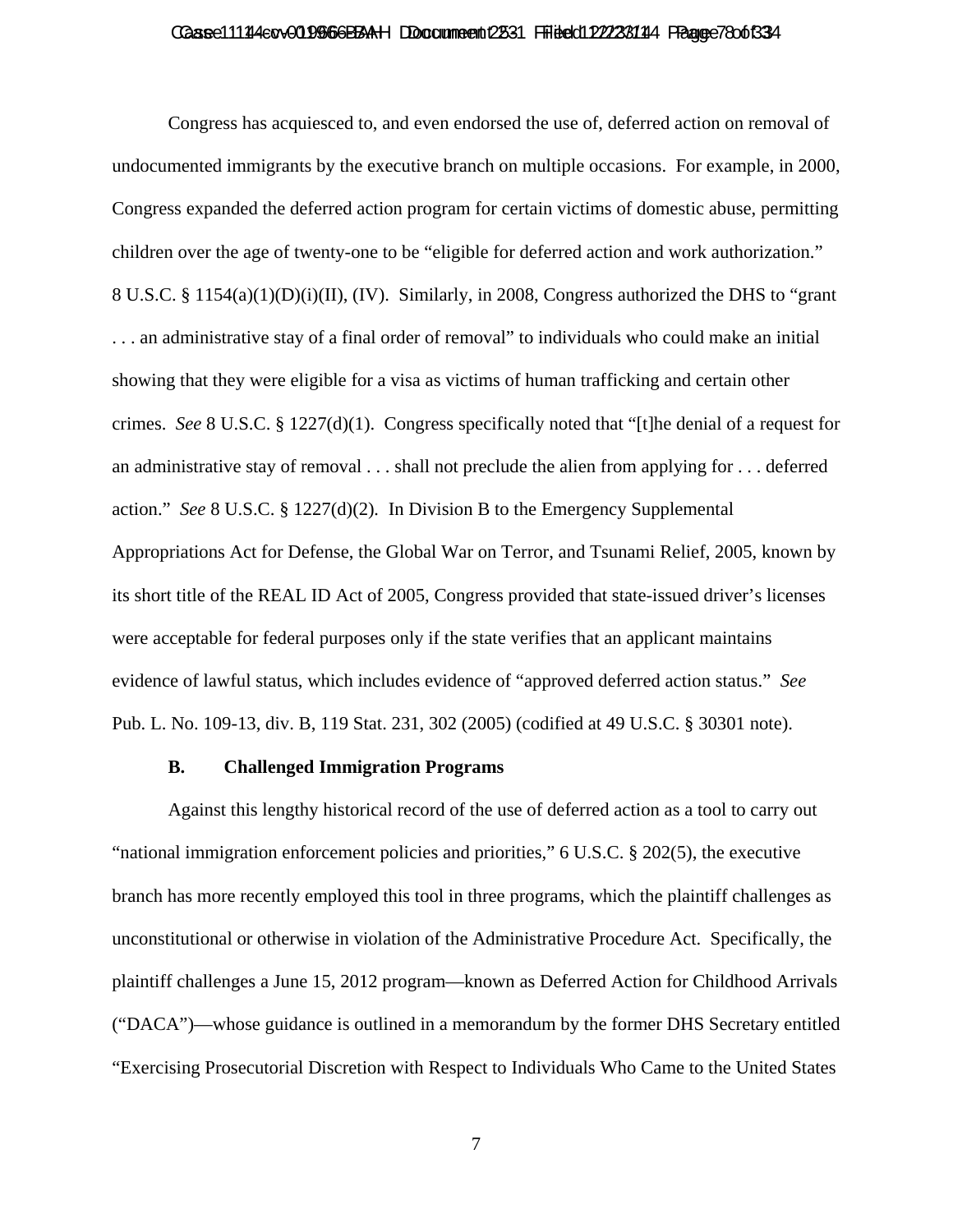#### Caase 111 14 4 cov 01 1966 6 BBAH Doccume ent 2531 Filied dit 22/23 114 Fague 8 90 of 33 4

as Children." DACA permits, on a case-by-case basis, deferred action on removal for a period of two years for undocumented immigrants that: (1) are under the age of 31 as of June 15, 2012; (2) were under the age of 16 at the time of arrival in the United States; (3) have continuously resided in the United States for at least five years immediately preceding June 15, 2012; (4) were present in the United States on June 15, 2012; (5) are in school, have graduated from high school, have obtained a general education development certificate, or have been honorably discharged from the Coast Guard or the Armed Forces of the United States; and (6) have not been convicted of a felony offense, a significant misdemeanor offense, multiple misdemeanor offenses, or otherwise pose no threat to the national security or public safety. *See* Pl.'s Mot., Ex. A (Memorandum from Janet Napolitano, Secretary, Department of Homeland Security, to David V. Aguilar, Acting Commissioner, U.S. Customs and Border Protection, et al., *Exercising Prosecutorial Discretion with Respect to Individuals Who Came to the United States as Children* (June 15, 2012)), at 1–2 , ECF No. 7-1.

The other two programs challenged by the plaintiff are outlined in a memorandum by the current DHS Secretary entitled "Exercising Prosecutorial Discretion with Respect to Individuals Who Came to the United States as Children and with Respect to Certain Individuals Who Are the Parents of U.S. Citizens or Permanent Residents." The memorandum revised the DACA program ("2014 DACA Revisions") and also created a new program that established guidelines for the request of deferred action by the parents of U.S. Citizens or Lawful Permanent Residents ("DAPA"). *See* Pl.'s Mot., Ex. D (Memorandum from Jeh Charles Johnson, Secretary, Department of Homeland Security, to Leon Rodriguez, Director, U.S. Citizenship and Immigration Services, et al., *Exercising Prosecutorial Discretion with Respect to Individuals Who Came to the United States as Children and with Respect to Certain Individuals Who Are the*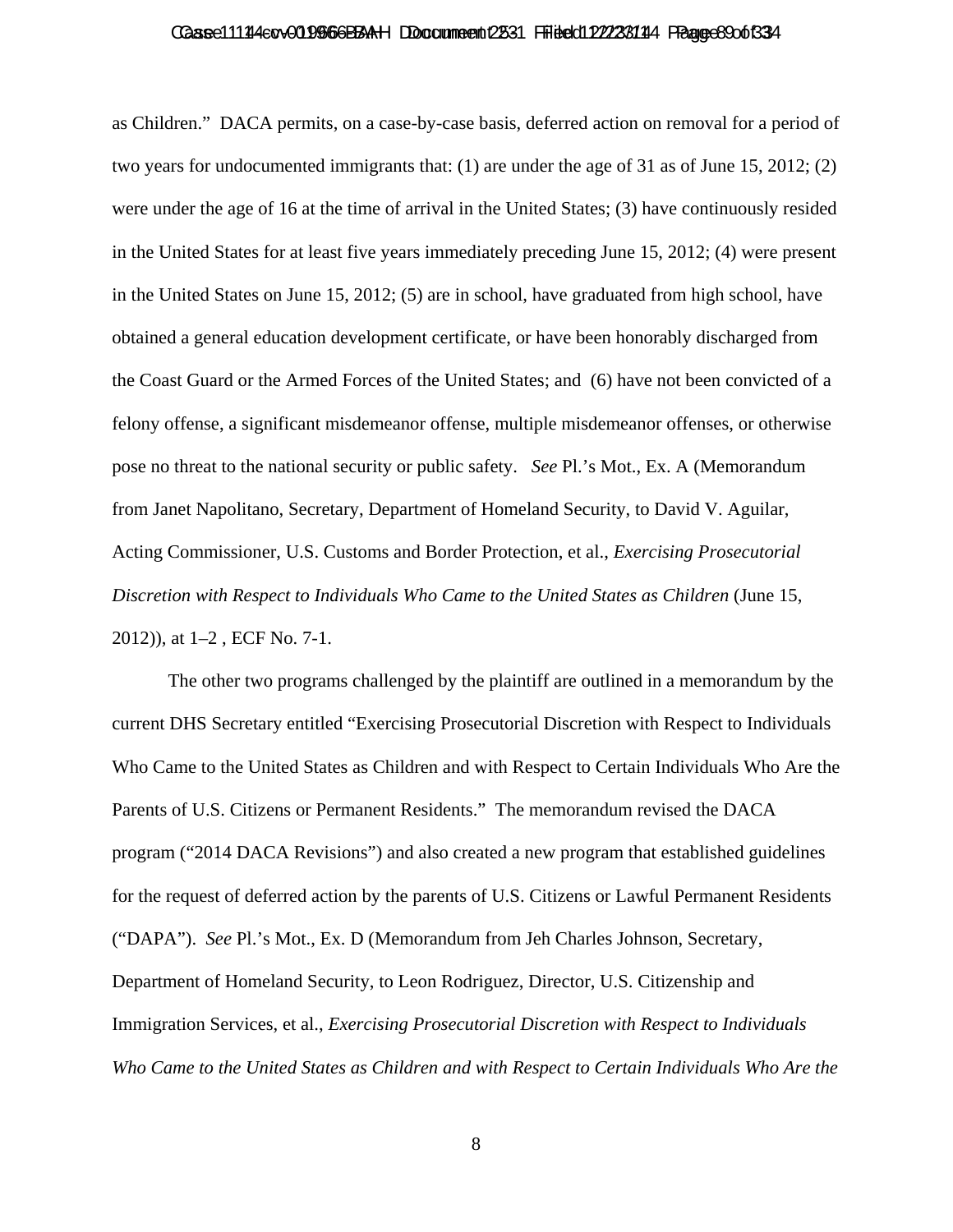*Parents of U.S. Citizens or Permanent Residents* (November 20, 2014) ("2014 Guidance Memorandum")), ECF No. 7-4.

The principal features of the 2014 DACA Revisions include: (1) removal of the age cap of 31 so that individuals may request deferred action under DACA regardless of their current age, as long as they entered the United States before the age of 16; (2) extension of the period of deferred action from two years to three years; and (3) adjustment of the relevant date by which an individual must have been in the United States from June 15, 2007 to January 1, 2010. *See* 2014 Guidance Memorandum at 3–4.

DAPA permits, on a case-by-case basis, deferred action on removal for a period of three years for illegal aliens who are parents of U.S. citizens and Lawful Permanent Residents. To be considered for deferred action under DAPA, an individual must meet the following guidelines: (1) have, as of November 20, 2014, a son or daughter who is a U.S. citizen or Lawful Permanent Resident; (2) have continuously resided in the United States since before January 1, 2010; (3) have been physically present in the United States on November 20, 2014 and at the time of making a request for deferred action with U.S. Citizenship and Immigration Services; (4) have no lawful status as of November 20, 2014; (5) not fall within one of the categories of enforcement priorities set forth in additional agency guidelines; $^8$  and (6) present no other factors that, in the exercise of discretion, make the grant of deferred action inappropriate. *Id.*

<sup>&</sup>lt;sup>8</sup> In a November 20, 2014 Memorandum entitled "Policies for the Apprehension, Detention and Removal of Undocumented Immigrants," the Secretary of DHS set forth three categories of undocumented immigrants who are considered to be priorities for removal. The first category, representing the highest priority for civil immigration authorities, concerns undocumented immigrants who are threats to national security, border security, and public safety. The second category, representing the second-highest priority for civil immigration authorities, concerns undocumented immigrants who have committed certain misdemeanors or recently committed certain immigration violations. The third category, representing the third-highest priority for civil immigration authorities, concerns undocumented immigrants who have been issued a final order of removal on or after January 1, 2014. *See* Pl.'s Mot., Ex. F (Memorandum from Jeh Charles Johnson, Secretary, Department of Homeland Security, to Thomas S. Winkowski, Acting Director, U.S. Immigration and Customs Enforcement, et al., *Policies for the Apprehension,*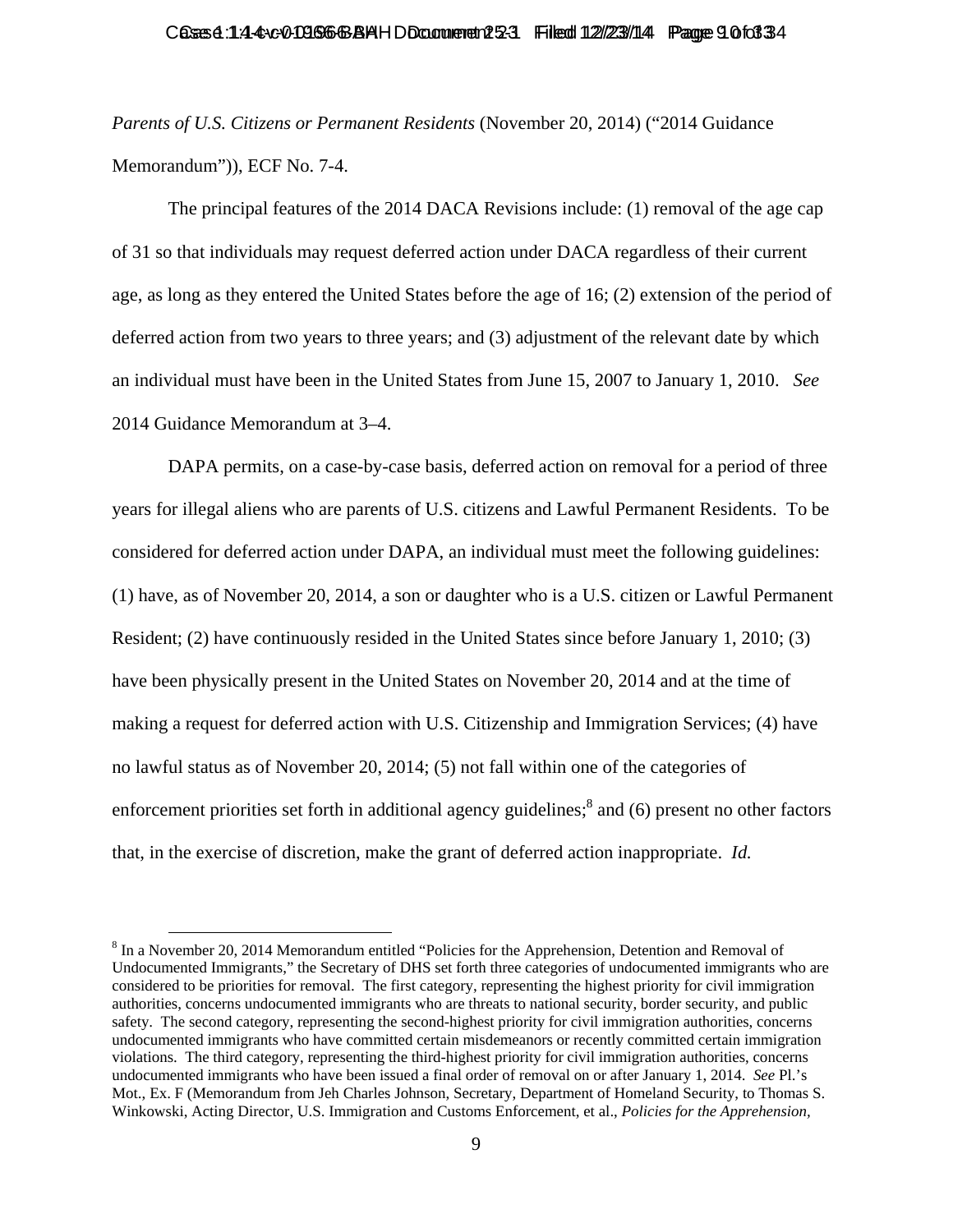# **C. Procedural Background**

On November 20, 2014, in a televised address, President Barack Obama announced the principal features of the most recent deferred action programs, namely, the 2014 DACA Revisions and DAPA. On the same day, the plaintiff filed this action seeking invalidation of these two programs as well as DACA, which had been announced over two years earlier. Although the plaintiff's Complaint references a preliminary injunction, the plaintiff did not formally or separately move for a preliminary injunction, as required by the Local Civil Rules of this Court, until December 4, 2014. *See* Pl.'s Mot.; Local Civ. R. 65.1; Minute Order (Nov. 24, 2014).

In accordance with the Local Rules governing preliminary injunctions—which permit a defendant seven days to respond to a motion for preliminary injunction once served—the Court ordered the defendants to respond to the plaintiff's motion for preliminary injunction by December 15, 2014. Ordinarily, the Local Rules make no provision for a reply brief in a motion for preliminary injunction and the Court did not initially permit a reply brief in this case. *See* Local Civ. R. 65.1. In opposition to the motion for preliminary injunction, the defendants argued that the plaintiff lacked standing to bring this suit and requested dismissal of the suit. *See* Defs.' Mem. at 14. The defendants subsequently asked this Court to construe this opposition as a motion to dismiss for lack of subject matter jurisdiction. *See* Notice, ECF No. 15. Due to the dispositive nature of the defendants' objection, and to ensure fairness to all the parties, the Court afforded the plaintiff the opportunity to submit a response to the defendants' objections. In addition, the Court permitted the plaintiff to file a supplemental declaration in support of his standing to bring suit. The Court heard argument from both parties on December 22, 2014.

 $\overline{a}$ 

*Detention and Removal of Undocumented Immigrants* (November 20, 2014)) at 3–4 , ECF No. 7-6. The plaintiff does not challenge the guidelines set forth in this memorandum. *See* Hrg. Tr. at 11.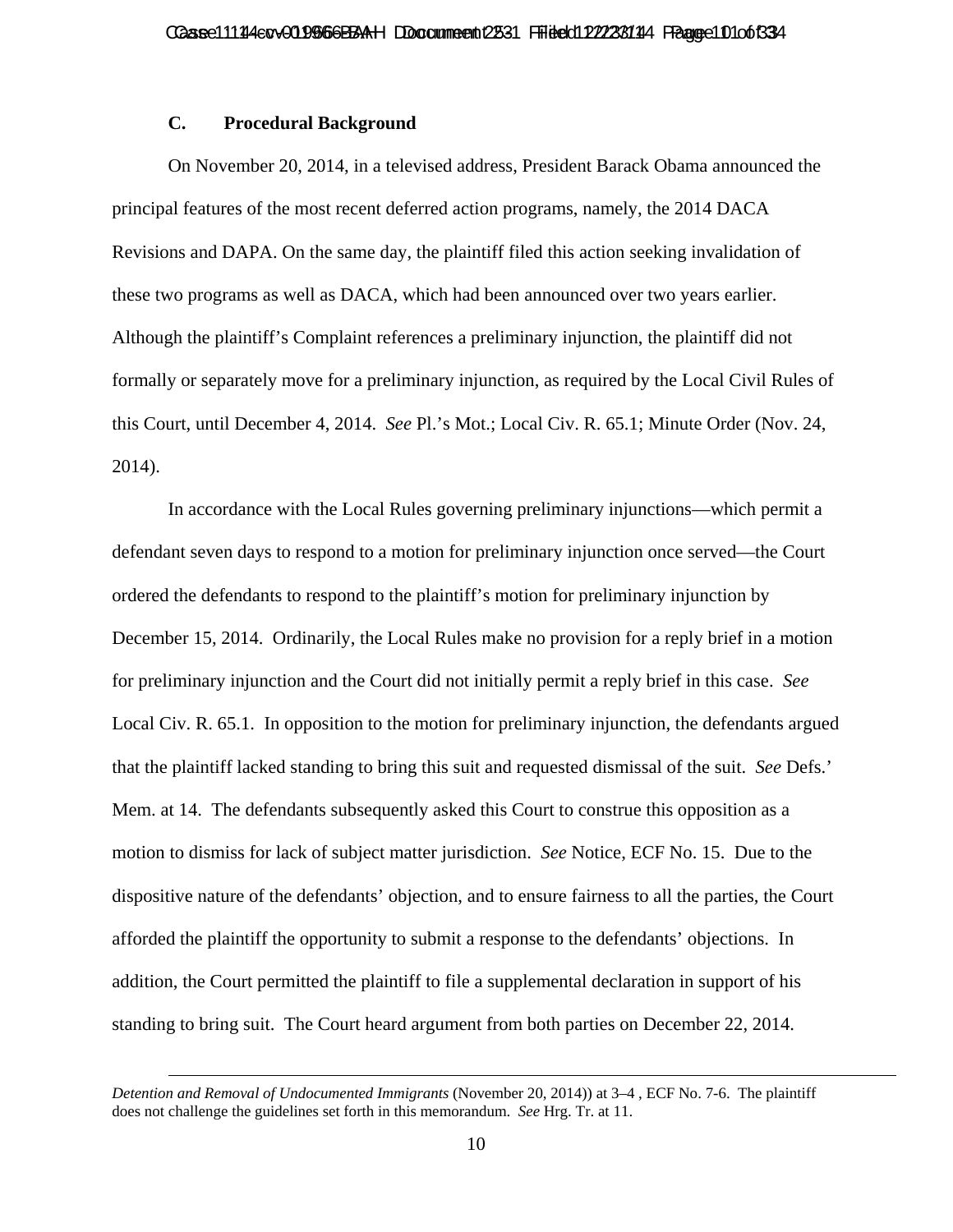#### Caase 111 14 co v 01 956 6 BBAH DDocume ent 2531 Fried dit 22/23/114 France 11 20 of 33 4

Now pending before the Court is the plaintiff's motion for a preliminary injunction and the defendants' motion to dismiss for lack of subject matter jurisdiction, pursuant to Federal Rule of Civil Procedure 12(b)(1).

#### **II. LEGAL STANDARD**

#### **A. Preliminary Injunction**

"A plaintiff seeking a preliminary injunction must establish [1] that he is likely to succeed on the merits, [2] that he is likely to suffer irreparable harm in the absence of preliminary relief, [3] that the balance of equities tips in his favor, and [4] that an injunction is in the public interest." *Abdullah v. Obama*, 753 F.3d 193, 197 (D.C. Cir. 2014) (quoting *Aamer v. Obama*, 742 F.3d 1023, 1038 (D.C. Cir. 2014) (quoting *Sherley v. Sebelius*, 644 F.3d 388, 392 (D.C. Cir. 2011))). A preliminary injunction "is an extraordinary and drastic remedy, one that should not be granted unless the movant, *by a clear showing*, carries the burden of persuasion." *Mazurek v. Armstrong*, 520 U.S. 968, 972 (1997) (quoting 11A C. Wright, A. Miller, & M. Kane, Federal Practice and Procedure § 2948 (2d ed. 1995)) (emphasis in original). The Supreme Court repeated this caution in *Winter v. Natural Resources Defense Council*, 555 U.S. 7 (2008), stating that "[a] preliminary injunction is an extraordinary remedy never awarded as of right," *id.* at 24, and, again, that "injunctive relief as an extraordinary remedy that may only be awarded upon a clear showing that the plaintiff is entitled to such relief," *id.* at 22.

Authority can be found in this Circuit for the so-called "sliding scale" approach to evaluating the four preliminary injunction factors, such that "a strong showing on one factor could make up for a weaker showing on another." *Sherley*, 644 F.3d at 392.In particular, even if the plaintiff only "raise[s] a serious legal question on the merits," rather than a likelihood of success on the merits, a strong showing on all three of the other factors may warrant entry of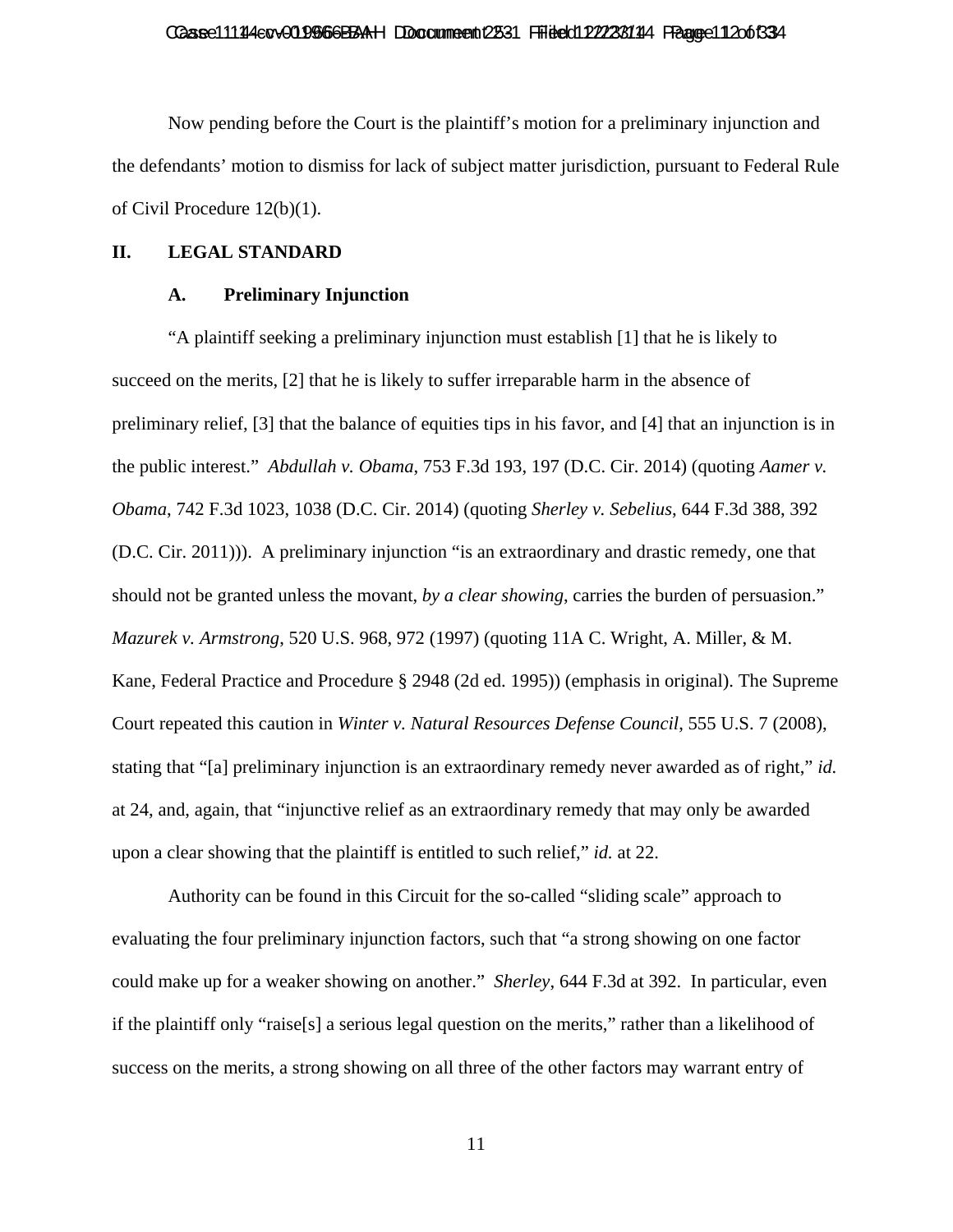#### Caase 111 14 4 cov 01 0 966 BBAA H DDocume ent 2531 Fried dit 22/23 81 14 France 123 of 33 4

injunctive relief. *Id.* at 398; *see also Davis v. Pension Ben. Guar. Corp.*, 571 F.3d 1288, 1292 (D.C. Cir. 2009) ("[I]f the movant makes a very strong showing of irreparable harm and there is no substantial harm to the non-movant, then a correspondingly lower standard can be applied for likelihood of success."); *Wash. Metro. Area Transit Comm'n v. Holiday Tours, Inc.*, 559 F.2d 841, 843 (D.C. Cir. 1977) ("[A] court, when confronted with a case in which the other three factors strongly favor interim relief may exercise its discretion to grant a stay if the movant has made a substantial case on the merits.").

At the same time, the D.C. Circuit has acknowledged that the Supreme Court's decision in *Winter* "could be read to create a more demanding burden than the sliding-scale analysis requires." Sherley, 644 F.3d at 392 (internal quotations omitted). <sup>9</sup> Indeed, in *Winter*, the majority of the Supreme Court reversed a grant of injunctive relief, finding that the standard applied by the Ninth Circuit was "too lenient" in allowing injunctive relief on the "possibility" of irreparable injury, rather than its likelihood. *Winter*, 555 U.S. at 22; *see also Perry v. Perez***,** 132 S. Ct. 934, 942 (2012) ("Plaintiffs seeking a preliminary injunction of a statute must normally demonstrate that they are likely to succeed on the merits of their challenge to that law.").

In *Aamer v. Obama*, the D.C. Circuit declined to opine about the continued viability of the "sliding scale" analysis of the four preliminary injunction factors, stating that it "remains an open question whether the 'likelihood of success' factor is 'an independent, free-standing requirement,' or whether, in cases where the other three factors strongly favor issuing an injunction, a plaintiff need only raise a 'serious legal question' on the merits." 742 F.3d at 1043; *see also Am. Meat Inst. v. U.S. Dep*'*t of Agric*., 746 F.3d 1065, 1074 (D.C. Cir. 2014) ("This circuit has repeatedly declined to take sides in a circuit split on the question of whether

<sup>&</sup>lt;sup>9</sup> The plaintiff, in his briefing, notes only the sliding-scale analysis and ignores the voluminous case law describing the uncertainty regarding the continued viability of the sliding-scale analysis in this Circuit. *See* Pl.'s Mot. at 11.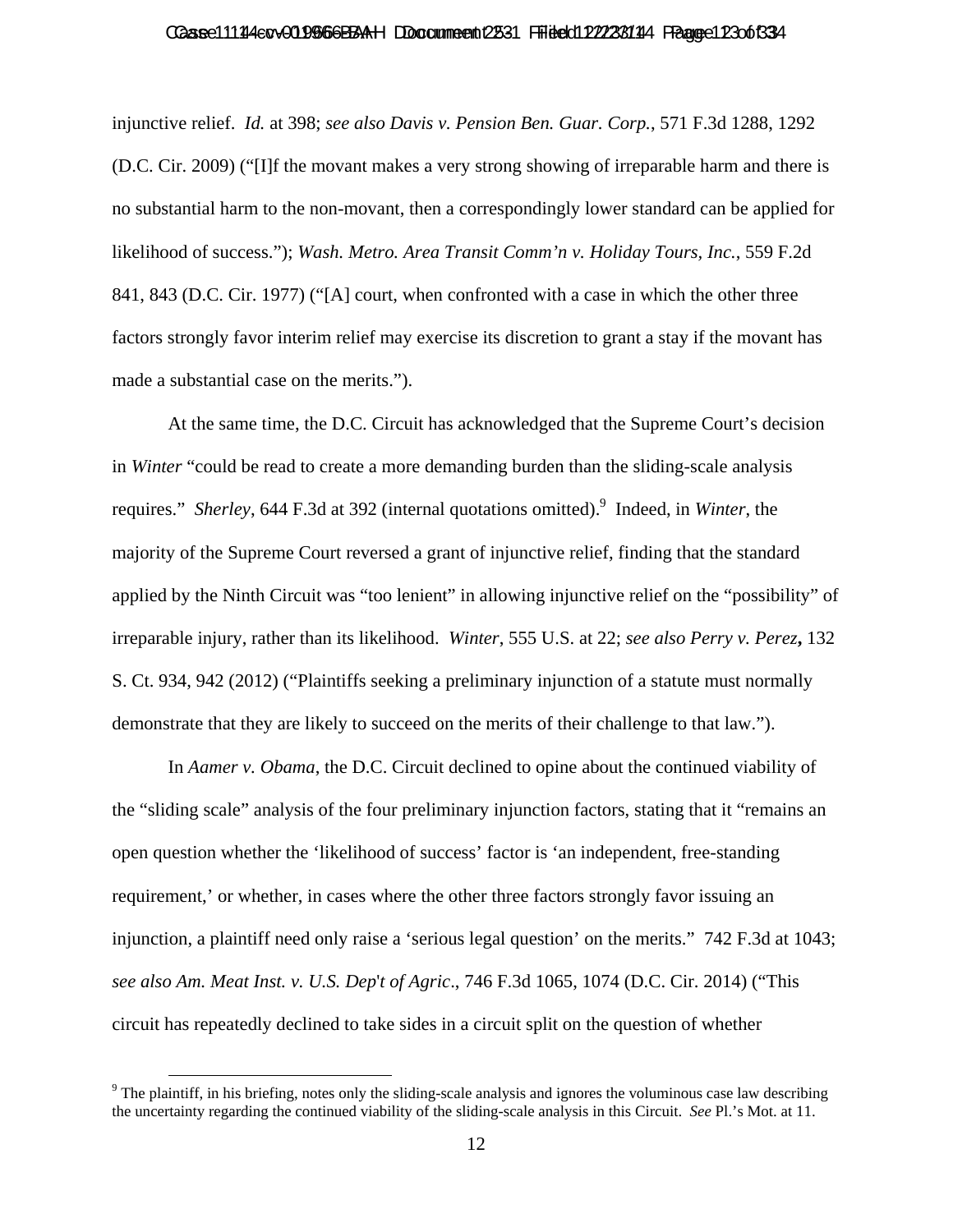#### Caase 111 14 co v 01 956 6 BBAH DDocume ent 2531 Fried dit 22/23/114 France 13 4 of 33 4

likelihood of success on the merits is a freestanding threshold requirement to issuance of a preliminary injunction. . . . We need not take sides today.").

Under either approach, a court may not issue "a preliminary injunction based only on a possibility of irreparable harm . . . [since] injunctive relief [i]s an extraordinary remedy that may only be awarded upon a clear showing that the plaintiff is entitled to such relief." *Winter*, 555 U.S. at 22; s*ee also In re Navy Chaplaincy*, 738 F.3d 425, 428 (D.C. Cir. 2013) (requiring proof that all four prongs of preliminary injunction standard be met before injunctive relief can be issued). Thus, the plaintiff bears the burden of persuasion on all four preliminary injunction factors in order to secure such an "extraordinary remedy."

# **B. Motion to Dismiss for Lack of Subject Matter Jurisdiction**

"'Federal courts are courts of limited jurisdiction,' possessing 'only that power authorized by Constitution and statute.'" *Gunn v. Minton*, 133 S. Ct. 1059, 1064 (2013) (quoting *Kokkonen v. Guardian Life Ins. Co. of Am*., 511 U.S. 375, 377 (1994)). Indeed, federal courts are "forbidden . . . from acting beyond our authority," *NetworkIP, LLC v. FCC*, 548 F.3d 116, 120 (D.C. Cir. 2008), and, therefore, have "an affirmative obligation 'to consider whether the constitutional and statutory authority exist for us to hear each dispute.'" *James Madison Ltd. by Hecht v. Ludwig*, 82 F.3d 1085, 1092 (D.C. Cir. 1996) (quoting *Herbert v. National Academy of Sciences*, 974 F.2d 192, 196 (D.C. Cir. 1992)). Absent subject matter jurisdiction over a case, the court must dismiss it. *Arbaugh v. Y&H Corp*., 546 U.S. 500, 514 (2006); FED. R. CIV. P.  $12(h)(3)$ .

When considering a motion to dismiss under Rule  $12(b)(1)$ , the court must accept as true all uncontroverted material factual allegations contained in the complaint and "'construe the complaint liberally, granting plaintiff the benefit of all inferences that can be derived from the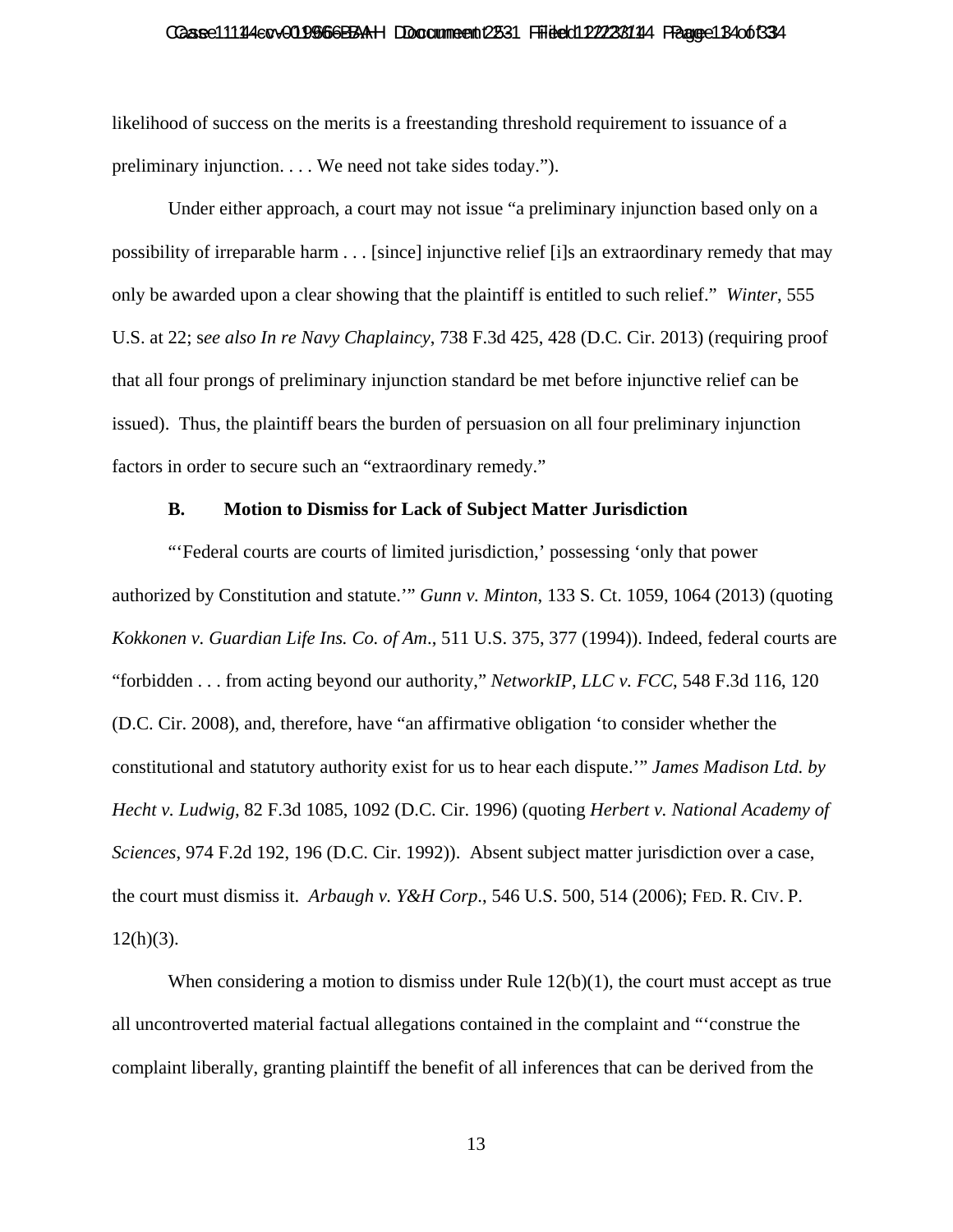#### Caase 111 14 co v 01 956 6 BBAH DDocume ent 2531 Fried dit 22/23/114 France 115 of 33 4

facts alleged' and upon such facts determine jurisdictional questions." *Am. Nat'l Ins. Co. v. FDIC*, 642 F.3d 1137, 1139 (D.C. Cir. 2011) (quoting *Thomas v. Principi*, 394 F.3d 970, 972 (D.C. Cir. 2005) (quoting *Barr v. Clinton*, 370 F.3d 1196, 1199 (D.C. Cir. 2004))). The court need not accept inferences drawn by the plaintiff, however, if those inferences are unsupported by facts alleged in the complaint or amount merely to legal conclusions. *See Browning v. Clinton*, 292 F.3d 235, 242 (D.C. Cir. 2002). Moreover, in evaluating subject matter jurisdiction, the court, when necessary, may "'undertake an independent investigation to assure itself of its own subject matter jurisdiction,'" *Settles v. United States Parole Comm'n*, 429 F.3d 1098, 1107- 1108 (D.C. Cir. 2005) (quoting *Haase v. Sessions*, 835 F.2d 902, 908 (D.C. Cir. 1987), and consider facts developed in the record beyond the complaint, *id. See also Herbert v. National Academy of Sciences*, 974 F.2d 192, 197 (D.C. Cir. 1992) (in disposing of motion to dismiss for lack of subject matter jurisdiction, "where necessary, the court may consider the complaint supplemented by undisputed facts evidenced in the record, or the complaint supplemented by undisputed facts plus the court's resolution of disputed facts."); *Alliance for Democracy v. FEC*, 362 F. Supp. 2d 138, 142 (D.D.C. 2005).

The burden of establishing any jurisdictional facts to support the exercise of the subject matter jurisdiction rests on the plaintiff. *See Hertz Corp. v. Friend*, 559 U.S. 77, 96-97 (2010); *Thomson v. Gaskill*, 315 U.S. 442, 446 (1942); *Moms Against Mercury v. FDA*, 483 F.3d 824, 828 (D.C. Cir. 2007).

### **III. DISCUSSION**

The plaintiff concedes, as he must, that "he and other similarly situated state law enforcement and other officials have no authority" to enforce the immigration laws of the United States. Compl. at 19; *see also Arizona*, 132 S. Ct. at 2507. Nonetheless, the plaintiff seeks to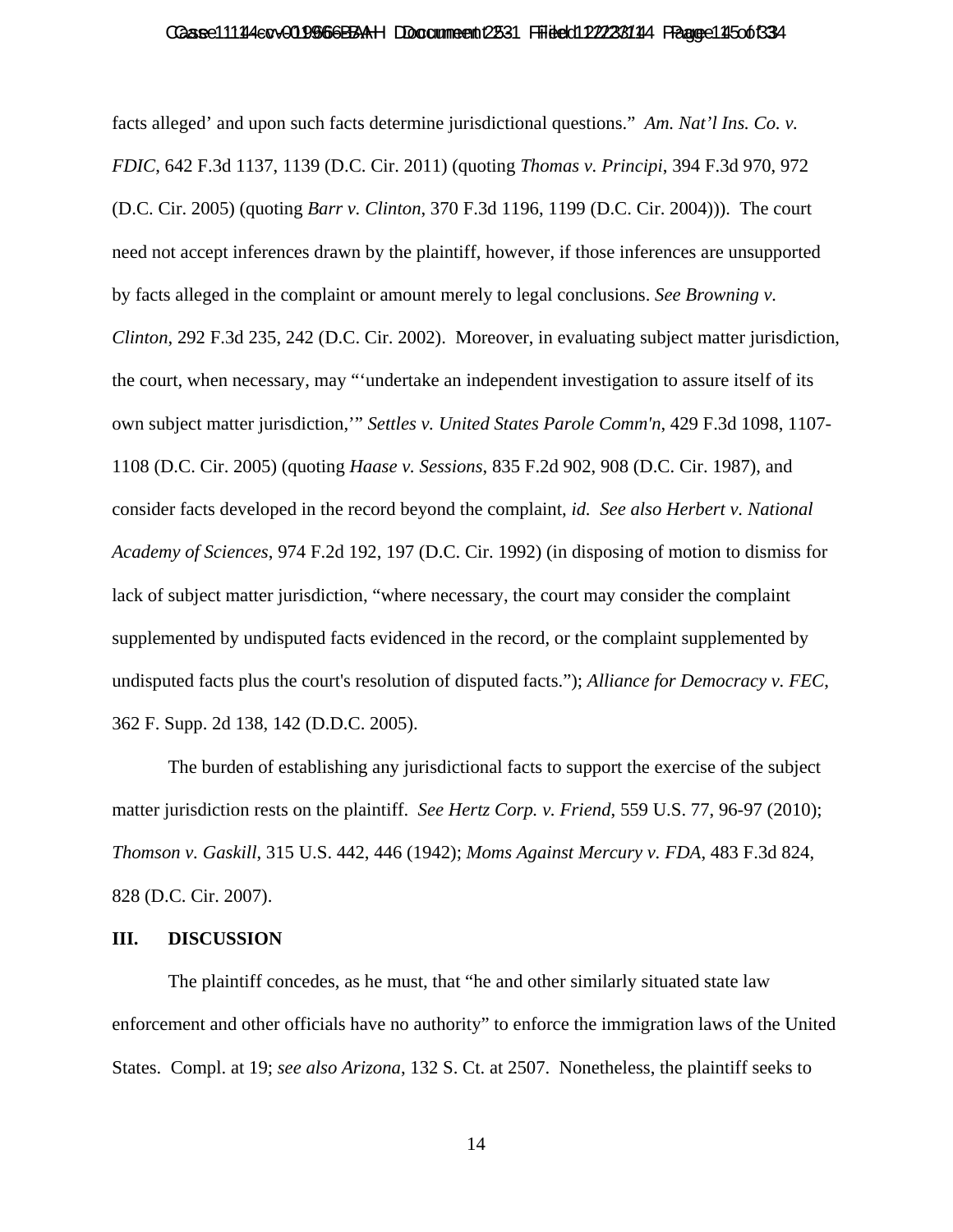#### Caase 111 14 co v 01 956 6 BBAH DDocume ent 2531 Fried dit 22/23/114 France 15 60 of 33 4

alter federal enforcement policy by asking the Court to halt three federal immigration programs that have the over-arching purpose of prioritizing federal enforcement efforts. *See Arizona,* 132 S. Ct. at 2499 (noting that "[a] principal feature of the removal system is the broad discretion exercised by immigration officials," who "as an initial matter, must decide whether it makes sense to pursue removal at all."). The plaintiff's inability to enforce federal immigration law is integrally related to the central question in this case: Whether the plaintiff has standing to demand changes to the "broad discretion" granted federal officials regarding removal. Despite the consequences of unlawful immigration in Maricopa County, the plaintiff cannot meet the requirements for standing to bring this suit.

### **A. The Plaintiff Lacks Standing**

Article III of the Constitution restricts the power of federal courts to hear only "Cases" and "Controversies." "The doctrine of standing gives meaning to these constitutional limits by 'identify[ing] those disputes which are appropriately resolved through the judicial process.'" *Susan B. Anthony List v. Driehaus*, 134 S. Ct. 2334, 2341 (2014) (alterations in original) (quoting *Lujan v. Defenders of Wildlife*, 504 U.S. 555, 560 (1992)). Indeed, "'[n]o principle is more fundamental to the judiciary's proper role in our system of government than the constitutional limitation on federal-court jurisdiction to actual cases or controversies.'" *DaimlerChrysler Corp. v. Cuno*, 547 U.S. 332, 341 (2006) (alterations in original) (internal quotations omitted).

The Supreme Court has explained, "the irreducible constitutional minimum of standing contains three elements." *Defenders of Wildlife*, 504 U.S. at 560. First, the plaintiff must have suffered an "injury in fact," i.e., "an invasion of a legally protected interest which is (a) concrete and particularized, and (b) actual or imminent, not conjectural or hypothetical." *Id.* (citations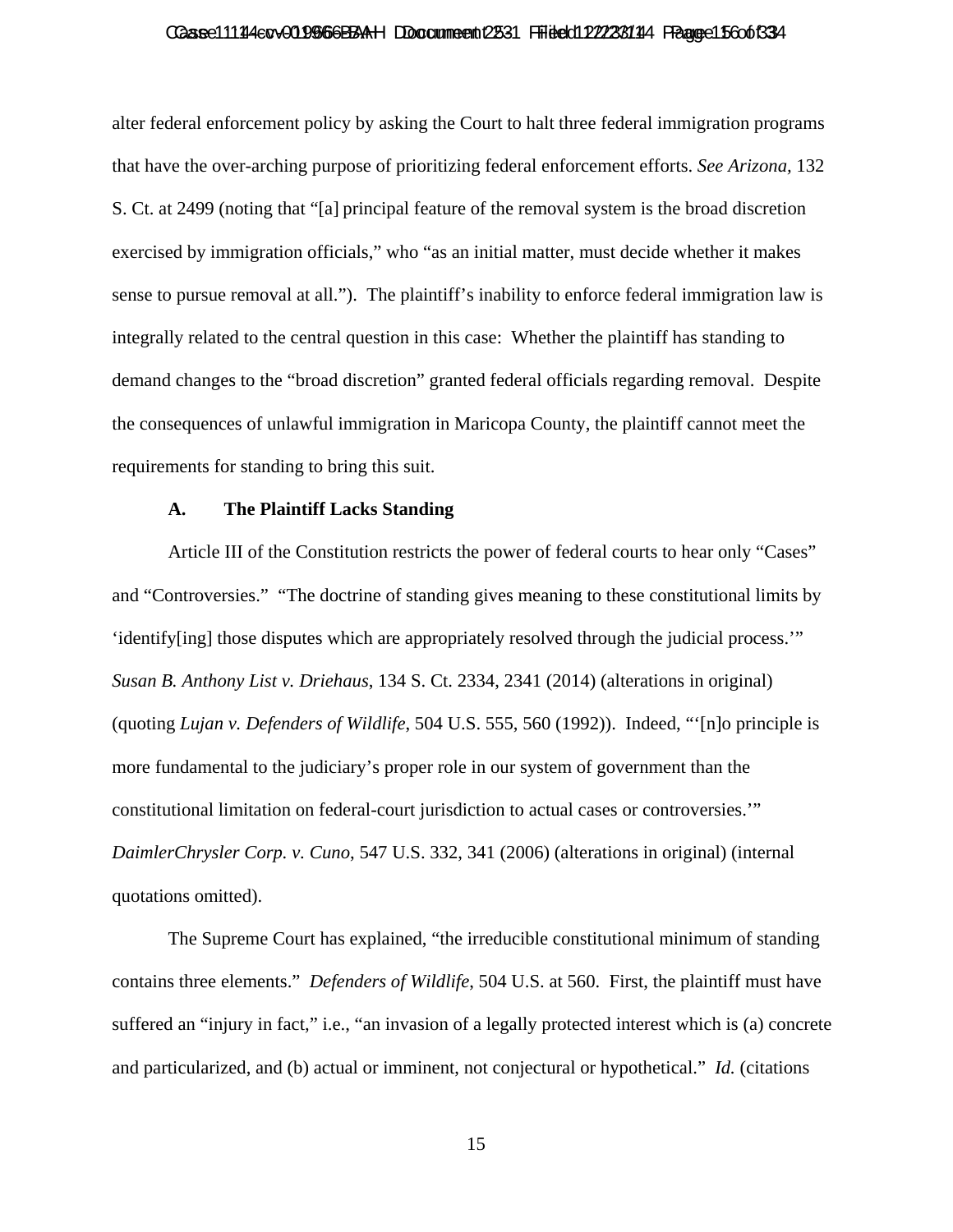#### Caase 111 14 cov 01 0 966 BBAH DDocume ent 2531 Fried dit 22/23/114 France 1670 of 334

and internal quotation marks omitted). Second, there must be "a causal connection between the injury and the conduct complained of," i.e., the injury alleged must be fairly traceable to the challenged action of the defendant. *Id.* Finally, it must be "likely" that the complained-of injury will be "redressed by a favorable decision" of the court. *Id.* at 561. In short, "[t]he plaintiff must have suffered or be imminently threatened with a concrete and particularized 'injury in fact' that is fairly traceable to the challenged action of the defendant and likely to be redressed by a favorable judicial decision." *Lexmark Int'l, Inc. v. Static Control Components, Inc.*, 134 S. Ct. 1377, 1386 (2014). Likewise, when declaratory or injunctive relief is sought—relief the plaintiff seeks here—a plaintiff "must show he is suffering an ongoing injury or faces an immediate threat of [future] injury." *Dearth v. Holder*, 641 F.3d 499, 501 (D.C. Cir. 2011) (citing *City of Los Angeles v. Lyons*, 461 U.S. 95, 105 (1983)).

The plaintiff fails to meet any of the three elements of constitutional standing. Each of these requirements is addressed *seriatim* below.

#### **1.** *Injury in Fact*

At the outset, the plaintiff's Complaint and motion for preliminary injunction fail to identify whether the plaintiff is bringing suit in his individual capacity or in his official capacity as the elected Sheriff of Maricopa County. *Compare* Compl. ¶ 3 (noting only that "[t]he Plaintiff Joe Arpaio is the elected Sheriff of Maricopa County, State of Arizona"), *with* ¶ 8 (detailing that each defendant was being sued "in their individual and official capacities"). The Court clarified during oral argument that the plaintiff is bringing suit in both his personal and official capacities. Hrg. Tr. at 5. Regardless of whether the plaintiff is suing in his individual or official capacity, or both, the plaintiff cannot demonstrate a cognizable injury from the challenged deferred action programs.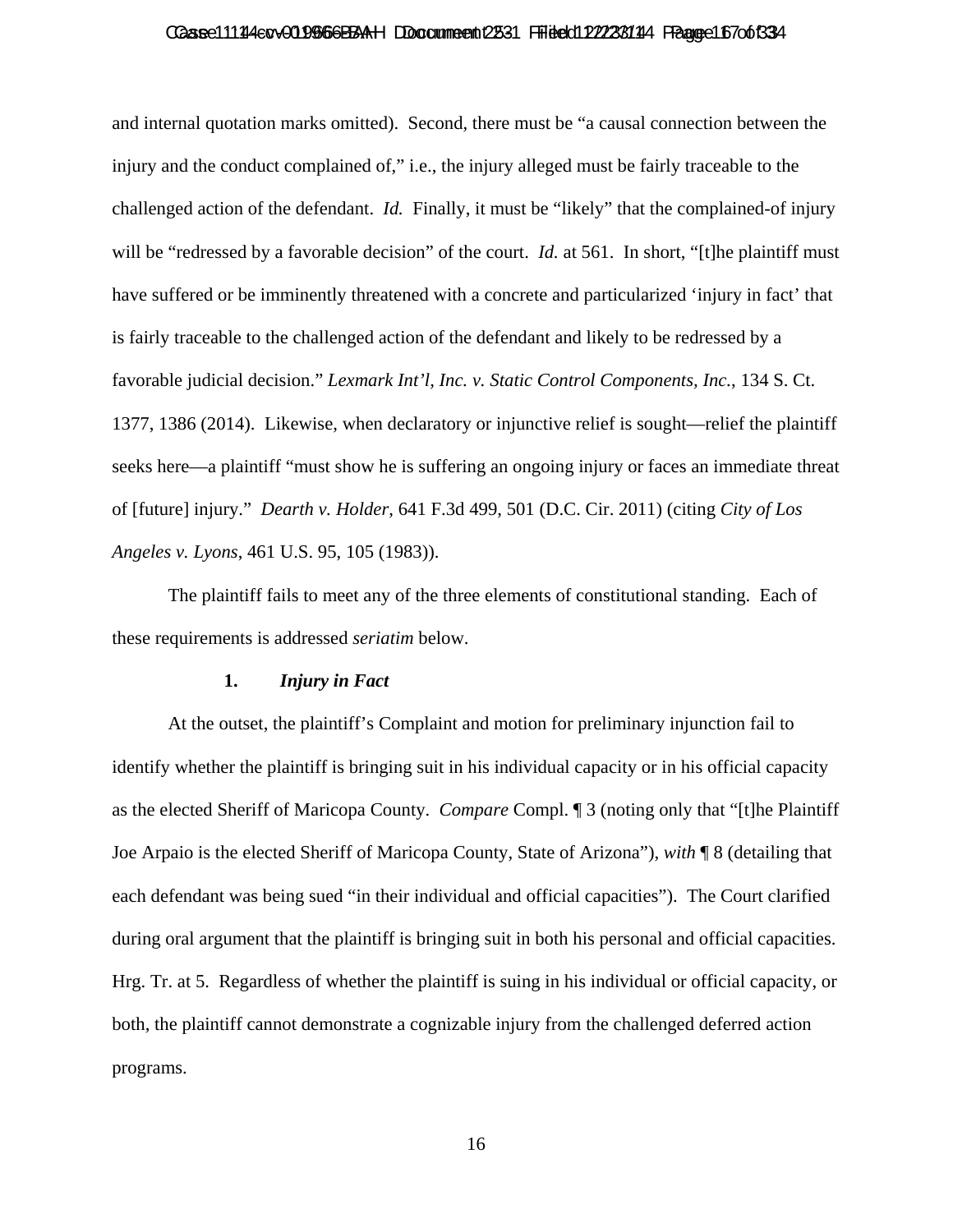## *a) Personal Capacity*

The law is well-settled that ordinarily, "private persons . . . have no judicially cognizable interest in procuring enforcement of the immigration laws . . . ." *Sure-Tan, Inc. v. N.L.R.B.*, 467 U.S. 883, 897 (1984) (citing *Linda R.S. v. Richard D.*, 410 U.S. 614, 619 (1973)). This is merely the application of the long-standing principle that a plaintiff "raising only a generally available grievance about government—claiming only harm to his and every citizen's interest in proper application of the Constitution and laws, and seeking relief that no more directly and tangibly benefits him than it does the public at large—does not state an Article III case or controversy." *Hollingsworth v. Perry*, 133 S. Ct. 2652, 2662 (2013) (quoting *Defenders of Wildlife*, 504 U.S. at 573–74). As a result, a plaintiff who seeks to vindicate only the general interest in the proper application of the Constitution and laws does not suffer the type of direct, concrete and tangible harm that confers standing and warrants the exercise of jurisdiction. Yet, this is the type of suit the plaintiff attempts to bring in his personal capacity. *See* Supp. Decl. of Sheriff Joe Arpaio ¶ 3 ("Pl.'s Supp. Decl."), ECF No. 20-1 ("By this lawsuit, I am seeking to have the President and the other Defendants obey the U.S. Constitution and the immigration laws . . . .").

 The plaintiff does offer one additional theory, however, in support of his claim of injury in his individual capacity. The plaintiff cites press reports and press releases from his own office that undocumented immigrants have targeted him for assassination as a result of the plaintiff's "widely known stance on illegal immigration." *See* Press Release, Bomb Threats against Sheriff Arpaio and Office on Upsurge as Another Suspect is Indicted, Maricopa County Sheriff's Office (August 21, 2013) ("Threats Press Release"), ECF No. 21-1. Such threats are deplorable and offensive to the entire justice system. Nevertheless, these allegations cannot confer standing on the plaintiff in his individual capacity in this case. In requesting injunctive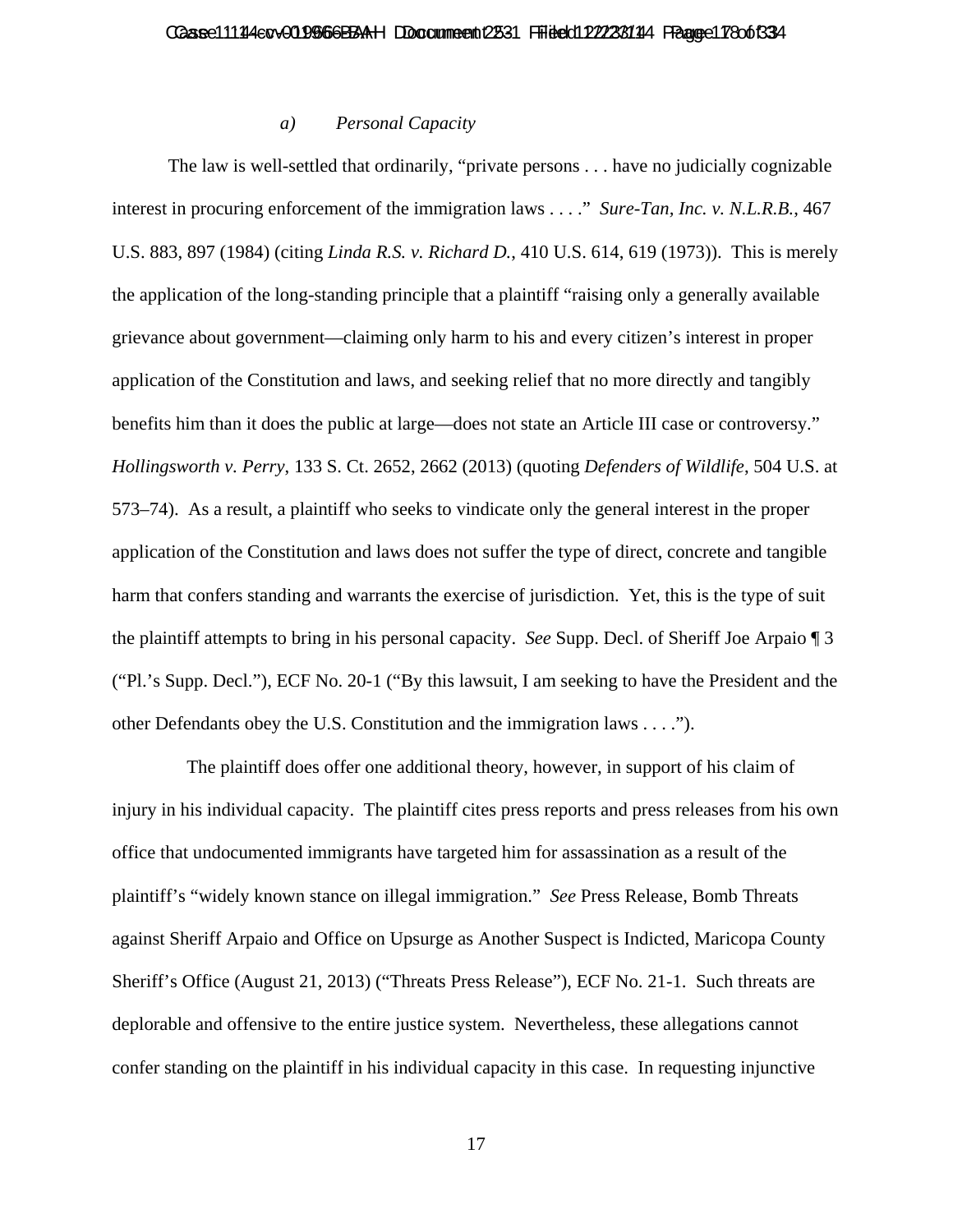#### Caase 111 14 co v 01 956 6 BBAH Document 12531 Fried di 12/23 81 114 France 18 Oot 33 4

relief, the plaintiff "must show he is suffering an ongoing injury or faces an immediate threat of [future] injury." *Dearth*, 641 F.3d at 501. The plaintiff has presented no evidence that these threats are ongoing. "'Past exposure to illegal conduct does not in itself show a present case or controversy regarding injunctive relief . . . if unaccompanied by any continuing, present adverse effects.'" *Defenders of Wildlife*, 504 U.S. at 564 (quoting *Los Angeles v. Lyons*, 461 U.S. 95, 102 (1983) (quoting *O'Shea v. Littleton*, 414 U.S. 488, 495–96 (1974))).

Moreover, as will be discussed in detail below, even an ongoing threat to the plaintiff by undocumented immigrants would not provide the plaintiff with standing to challenge the deferred action programs at issue. The plaintiff must not only show that he is injured, but that the plaintiff's injury is fairly traceable to the challenged deferred action programs and that the injury is capable of redress by this Court in this action. The plaintiff cannot meet this showing. The challenge deferred action programs did not cause the threats to the plaintiff's life. Rather, criminal action by third-parties not before the court caused the threats to the plaintiff. Moreover, according to the plaintiff's press release, the alleged assassins were motivated by the plaintiff's "widely known stance on illegal immigration," a stance pre-existing this case and these challenged programs. *See* Threats Press Release. Furthermore, an injunction in this case would do nothing either to alter the plaintiff's views on "illegal immigration" or to redress the targeting of the plaintiff resulting from his "widely known stance on illegal immigration." This dooms the plaintiff's standing to bring this suit in his personal capacity as an ordinary citizen.

# *b) Official Capacity*

Even if the plaintiff can circumvent these limitations by bringing suit in his official capacity as Sheriff of Maricopa County, the plaintiff still lacks standing.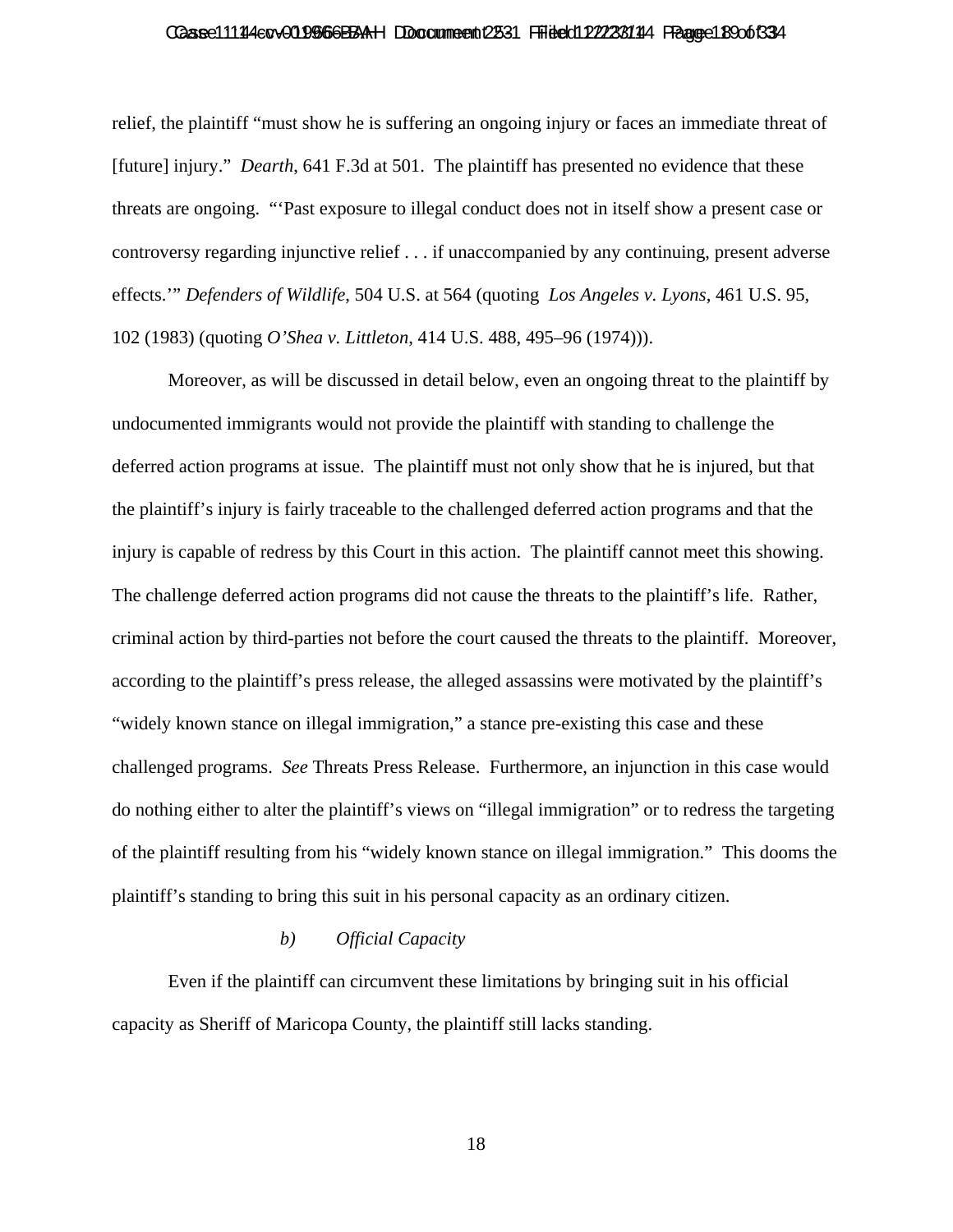# Casse11114ecv019666BAH DDccumeent 2531 Filed 012223114 Fagge 12006334

The plaintiff claims that the challenged deferred action programs, which provide guidance to Federal law enforcement regarding the removal or non-removal of undocumented immigrants, inhibit his ability to perform his official functions as the Sheriff of Maricopa County. The plaintiff alleges that he is "adversely affected and harmed in his office's finances, workload, and interference with the conduct of his duties" as a result of the "increases in the influx of illegal aliens motivated by [these] policies of offering amnesty." Compl. ¶ 27. As support for this allegation, he alleges that "experience has proven as an empirical fact that millions more illegal aliens will be attracted into the border states of the United States, regardless of the specific details" of the challenged policies. Compl. ¶ 30. The plaintiff further alleges that, "the experiences and records of the Sheriff's office show that many illegal aliens . . . are repeat offenders, such that Plaintiff Arpaio's deputies and other law enforcement officials have arrested the same illegal aliens for various different crimes." Compl. ¶ 31. According to the plaintiff, the "financial impact of illegal aliens in Maricopa County, Arizona was at least \$9,293,619.96 in the costs of holding illegal aliens in the Sheriff's jails from February 1, 2014, through December 17, 2014, for those inmates flagged with INS 'detainers.'" Pl.'s Reply Defs.' Opp. Pl.'s Mot. Prelim. Inj. at 7 ("Pl.'s Reply"), ECF No. 19.

The plaintiff is correct that the regulation and impairment of a state officer's official functions may be sufficient to confer standing, but only in certain limited circumstances. *See, e.g.*, *Lomont v. O'Neil*, 285 F.3d 9, 13–14 (D.C. Cir. 2002) (holding that a state Sheriff and Police Chief had standing to challenge federal law permitting state police officials to provide certifications relating to the transfer of certain firearms); *Fraternal Order of the Police v. United States*, 152 F.3d 998, 1001–02 (D.C. Cir. 1998). Yet, neither *Lomont* nor *Fraternal Order of the Police* support the plaintiff's argument here, as both cases concerned the *direct regulation* of a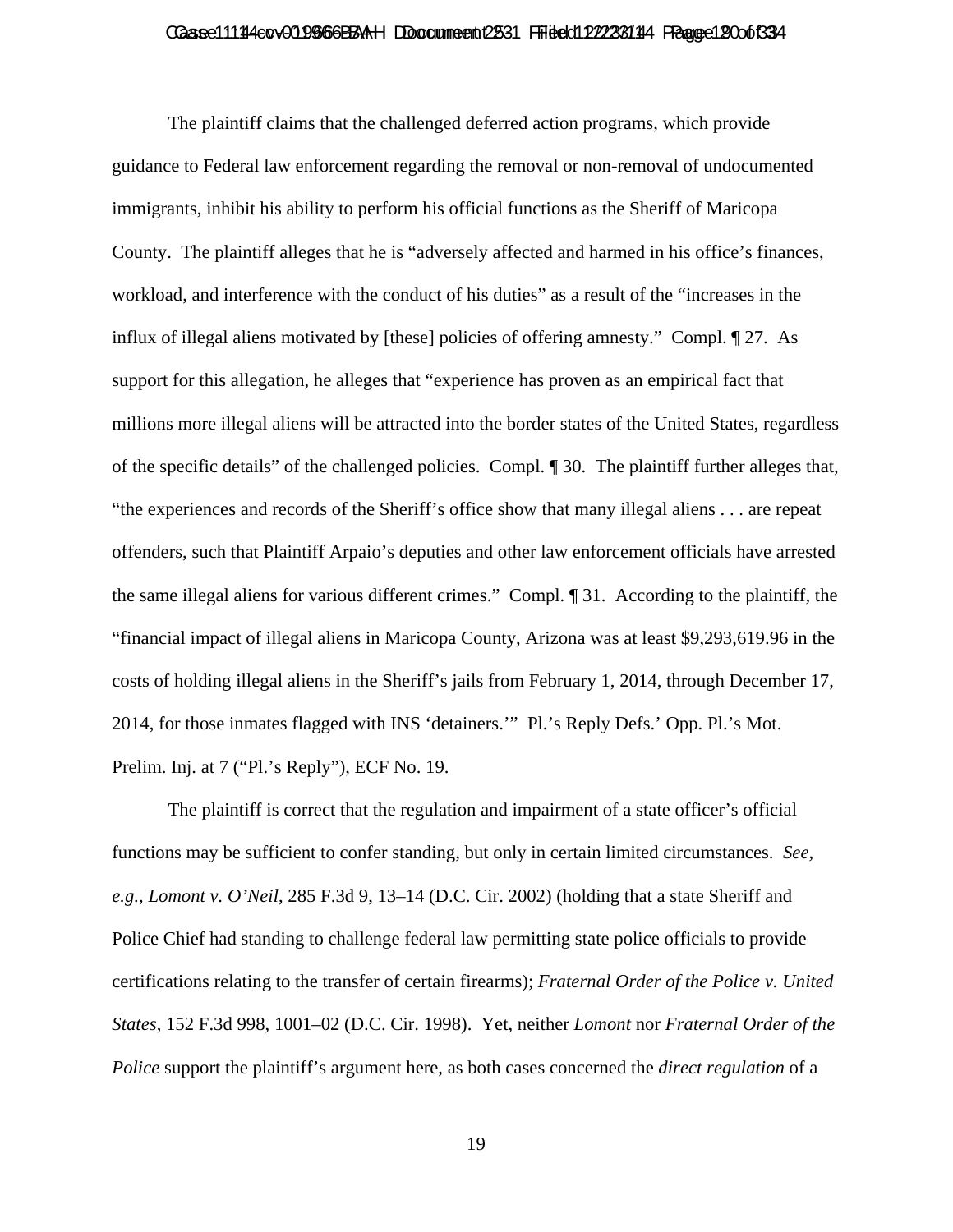#### Caase 111 14 cov 01 0 966 BBAH DDocume ent 2531 Fried dit 22/23/114 France 20 10 0 1334

state officer's official duties. In contrast, the challenged deferred action programs do not regulate the official conduct of the plaintiff but merely regulate the conduct of federal immigration officials in the exercise of their official duties. Thus, even if the plaintiff's official functions could be viewed as a "legally protected interest," the challenged deferred action programs do not amount to "an invasion" of that interest in a manner that is "concrete and particularized." *Defenders of Wildlife*, 504 U.S. at 560. Indeed, it is not apparent exactly what cognizable interest and injury the plaintiff can assert since, as the plaintiff's Complaint recognizes, the plaintiff has no legal authority to enforce the immigration laws of the United States. *See* Compl. at 19.

Ultimately, the plaintiff's standing argument reduces to a simple generalized grievance: A Federal policy causes his office to expend resources in a manner that he deems suboptimal.<sup>10</sup> To accept such a broad interpretation of the injury requirement would permit nearly all state officials to challenge a host of Federal laws simply because they disagree with how many—or how few—Federal resources are brought to bear on local interests. Fortunately, the standing doctrine is not so limp. As the Supreme Court has repeatedly emphasized: "'a plaintiff raising only a generally available grievance about government—claiming only harm to his and every citizen's interest in [the] proper application of the Constitution and laws, and seeking relief that no more directly [or] tangibly benefits him than it does the public at large—does not state an

<sup>&</sup>lt;sup>10</sup> Although prior case law has occasionally suggested that "generalized grievances" should be analyzed as part of prudential standing, the Supreme Court recently suggested that such concerns should be considered as part of Article III standing. *See Lexmark Int'l*, 134 S. Ct. at 1387 n.3 ("While we have at times grounded our reluctance to entertain [suits concerning generalized grievances] in the 'counsels of prudence' (albeit counsels 'close[ly] relat[ed] to the policies reflected in' Article III), we have since held that such suits do not present constitutional 'cases' or 'controversies.'" (internal citations omitted) (quoting *Valley Forge Christian College v. Americans United for Separation of Church and State, Inc.*, 454 U.S. 464, 475 (1982))). Although there is some dispute within this Circuit as to whether prudential standing should be considered jurisdictional, there is no dispute that where the plaintiff cannot meet the irreducible constitutional minimum of Article III standing, the court need not address whether the plaintiff has prudential standing. *See generally Grocery Mfrs. Ass'n v. EPA*, 693 F.3d 169 (D.C. Cir. 2012). Accordingly, the Court does not address whether prudential concerns prevent the plaintiff from establishing standing.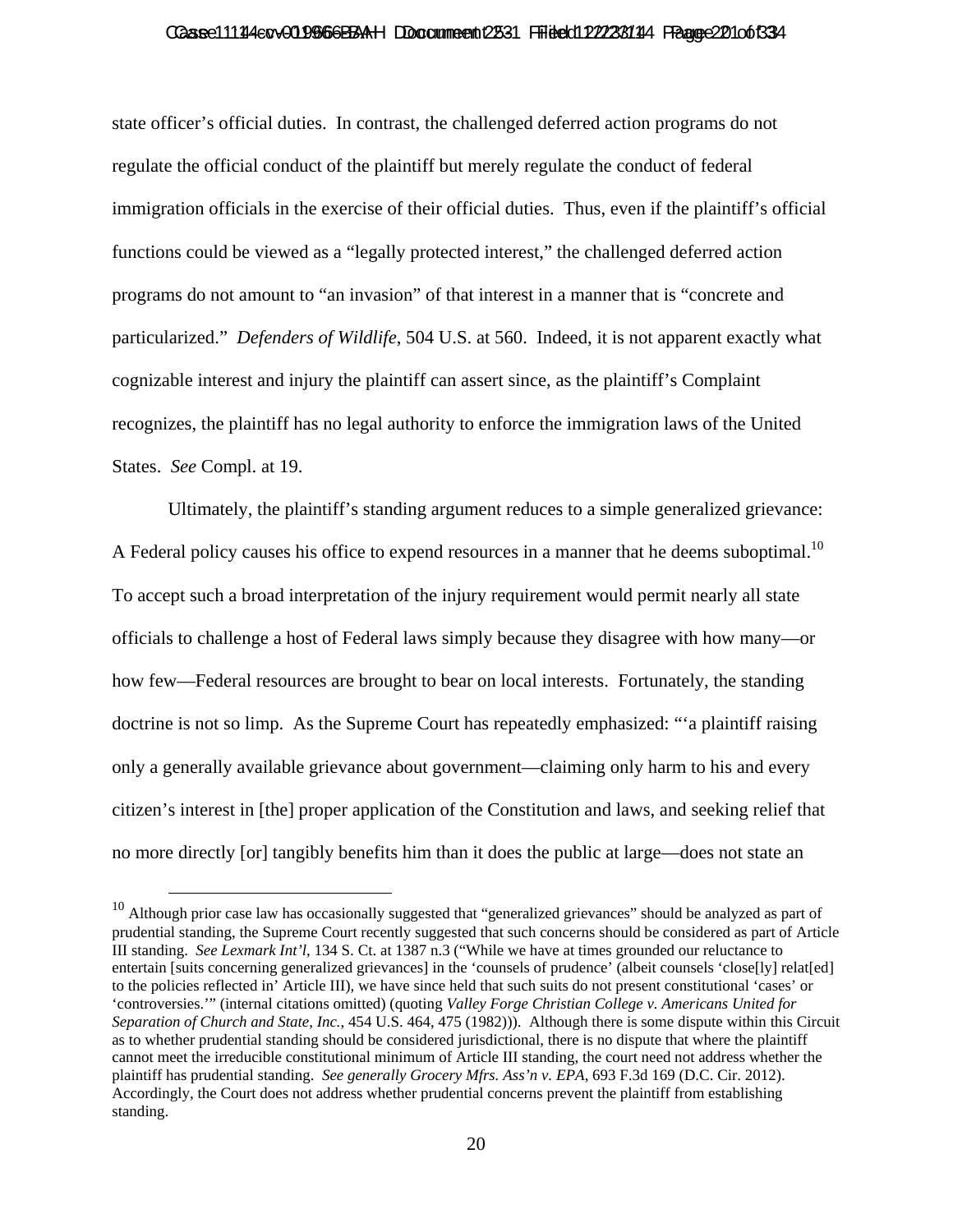#### Caase 111 14 4 cov 01 0 966 BBA H DDocume ent 2531 Fried dit 22/23 81 114 France 22 20 of 33 4

Article III case or controversy.'" *Lance v. Coffman*, 549 U.S. 437, 439 (2007) (quoting *Lujan*, 504 U.S. at 573); *see also* Pl.'s Supp. Decl. ¶ 3 ("By this lawsuit, I am seeking to have the President and other Defendants obey the U.S. Constitution and the immigration laws . . . ."). Simply put, a state official has not suffered an injury in fact to a legally cognizable interest because a federal government program is anticipated to produce an increase in that state's population and a concomitant increase in the need for the state's resources. *Cf. Massachusetts v. EPA*, 549 U.S. 497, 520-521 (2007) (finding standing for Massachusetts because of state's "quasi-sovereign interests" relating to its "desire to preserve its sovereign territory" not because of the increase in state expenditures resulting from federal policy concerning global warming).

Moreover, the plaintiff's alleged injury is largely speculative. The plaintiff argues that the challenged deferred action programs will create a "magnet" by attracting new undocumented immigrants into Maricopa County, some of whom may commit crimes under Arizona law. Pl.'s Mot. at 16–17; *see also* Pl.'s Mot., Ex. G, Decl. of Sheriff Joe Arpaio ¶¶ 7, 11–14, ECF No. 7-7. Yet, the decision for any individual to migrate is a complex decision with multiple factors, including factors entirely outside the United States' control, such as social, economic and political strife in a foreign country. The plaintiff reduces this complex process to a single factor: the challenged deferred action programs.

Even drawing all inferences in favor of the plaintiff, the terms of the challenged deferred action programs do not support the plaintiff's theory. The challenged deferred action programs would have no impact on *new* immigrants, as the guidance defining the programs makes clear that these programs only apply to undocumented immigrants residing in the United States prior to January 1, 2010. 2014 Guidance Memorandum at 4. Thus, it is speculative that a program,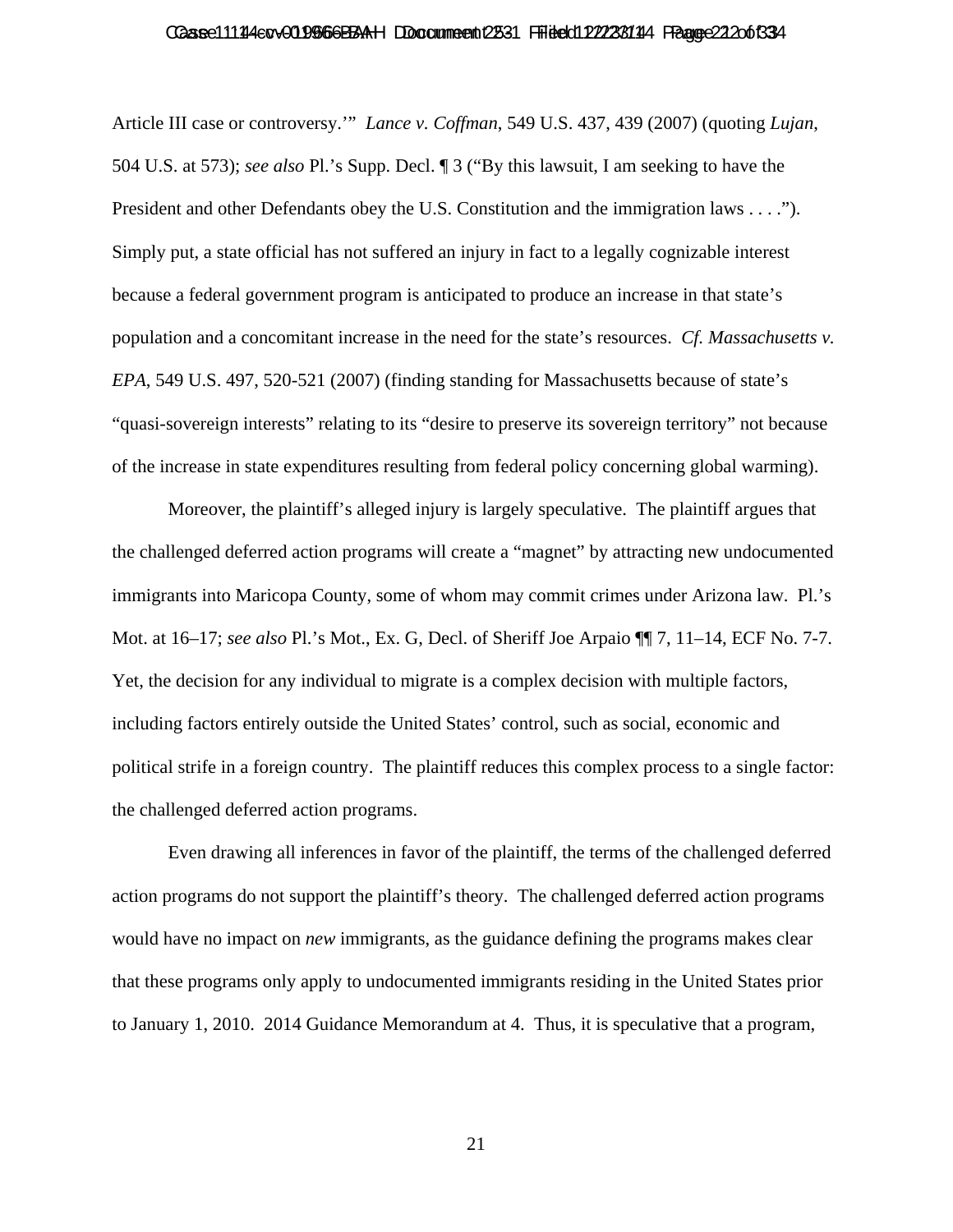#### Caase 11144 cv 019666 BAAH DDocume ent 2531 Fried dit 22/23 8144 France 22 30 t 33 4

which does not apply to future immigrants, will nonetheless result in immigrants crossing the border illegally into Maricopa County (and other borders of this country).

The plaintiff has been unable to show that the challenged deferred action programs have interfered with his official duties as Sheriff in a manner that "is (a) concrete and particularized, and (b) actual or imminent, not conjectural or hypothetical" and has therefore failed in his burden to establish an injury in fact. *Defenders of Wildlife*, 504 U.S. at 560.

#### **2.** *Causation and Redressability*

The plaintiff's speculative injury is not the only infirmity in the plaintiff's standing theory. A plaintiff must not only show an "injury in fact," but must also show that the injury is fairly traceable to the allegedly harmful conduct and that the relief sought by the plaintiff will likely redress the injury. *Defenders of Wildlife*, 504 U.S. at 560. Two overarching principles apply to the causation and redressability inquiry in this case.

First, this case involves the purported "standing to challenge [an executive action] where the direct cause of injury is the independent action of . . . third part[ies]." *Renal Physicians Ass'n v. U.S. Dep't of Health & Human Servs.*, 489 F.3d 1267, 1269 (D.C. Cir. 2007). Indeed, it is the actions taken by undocumented immigrants—migrating to Maricopa County and committing crimes once there—that are purportedly the direct cause of the plaintiff's injury. As will be discussed, however, "courts [only] occasionally find the elements of standing to be satisfied in cases challenging government action on the basis of third-party conduct." *Nat'l Wrestling Coaches Ass'n v. Dep't of Educ.*, 366 F.3d 930, 940 (D.C. Cir. 2004).<sup>11</sup>

<sup>&</sup>lt;sup>11</sup> The plaintiff attempts to rely upon the doctrine of competitor standing to avoid the strict limitations imposed on cases where the source of the plaintiff's harm is the independent actions of third parties. Yet, the cases on which the plaintiff relies, *see Mendoza v. Perez*, 754 F.3d 1002, 1012–14 (D.C. Cir. 2014); *Honeywell Int'l Inc. v. EPA*, 374 F.3d 1363, 1369 (D.C. Cir. 2004); and *Washington Alliance of Tech. Workers v. U.S. Dep't of Homeland Sec.*, No. 14-cv-529, 2014 WL 6537464, at \*4 (D.D.C. Nov. 21, 2014), do not support the plaintiff's standing argument in this case. Standing was found in those cases because a plaintiff suffered an injury in fact "when an agency lift[ed] regulatory restrictions on their competitors or otherwise allow[ed] increased competition." *Mendoza*, 754 F.3d at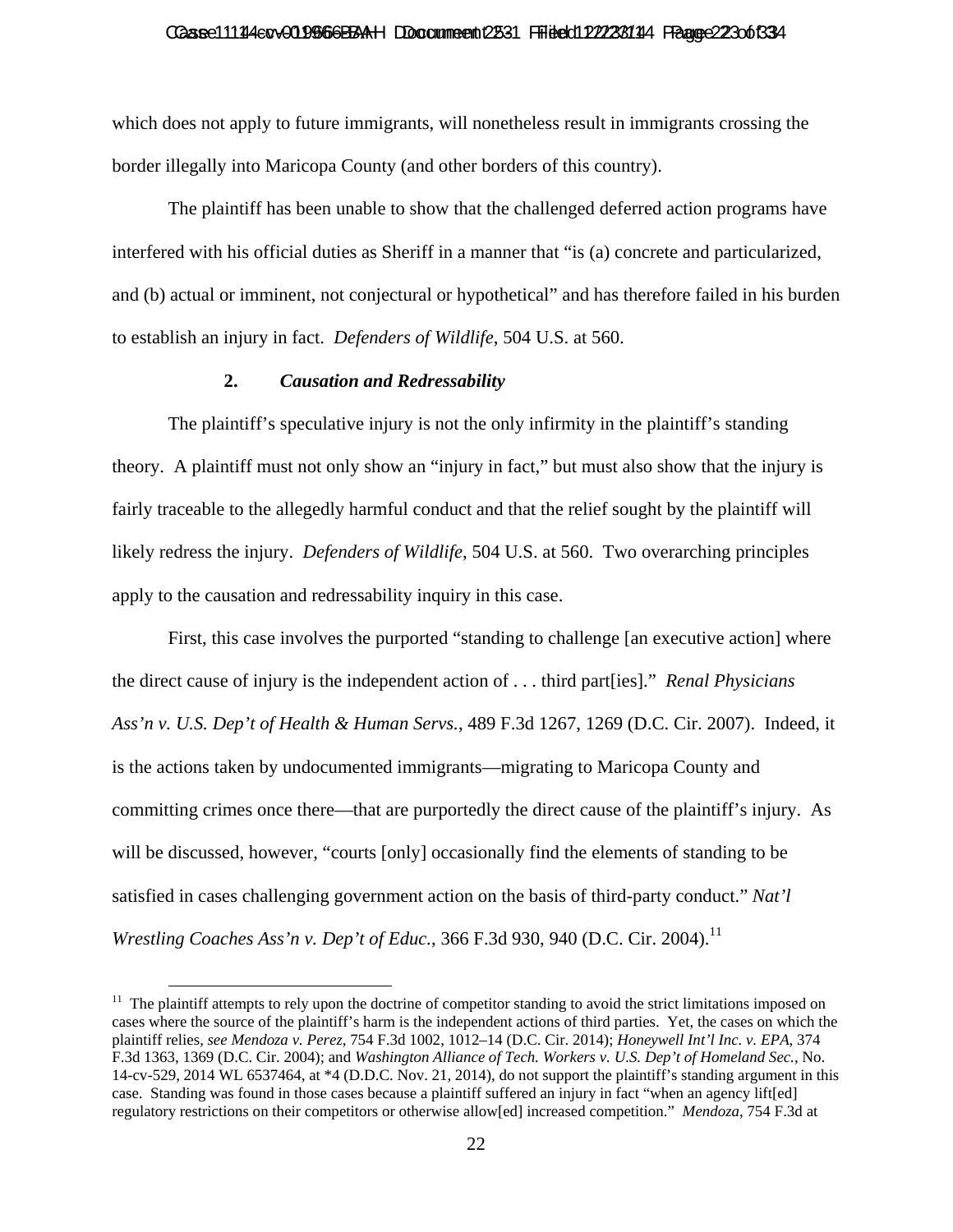#### Caase 111 14 ev 01966 BBAH DDocument 2531 Filed 1222381114 Fagge 23 4 of 33 4

Second, and relatedly, the programs challenged by the plaintiff do not regulate the plaintiff directly; rather, they regulate federal immigration officials. As the Supreme Court has made clear, "[w]hen . . . a plaintiff's asserted injury arises from the government's allegedly unlawful regulation (or lack of regulation) of *someone else*, much more is needed" to confer standing. *Defenders of Wildlife*, 504 U.S. at 562 (emphasis in original). When standing "depends on the unfettered choices made by independent actors not before the courts and whose exercise of broad and legitimate discretion the courts cannot presume either to control or to predict . . . it becomes the burden of the plaintiff to adduce facts showing that those choices have been or will be made in such manner as to produce causation and permit redressability of injury." *Id.* (internal quotations and citations omitted); *see also id.* ("[W]hen the plaintiff is not himself the object of the government action or inaction he challenges, standing is not precluded, but it is ordinarily 'substantially more difficult' to establish." (internal quotation marks omitted)).

The Court first addresses the plaintiff's failure to show causation before discussing the plaintiff's failure to demonstrate redressability.

#### *a) Causation*

The D.C. Circuit has identified "two categories of cases where standing exists to challenge government action though the direct cause of injury is the action of a third party." *Renal Physicians*, 489 F.3d at 1275. "First, a federal court may find that a party has standing to challenge government action that permits or authorizes third-party conduct that would otherwise be illegal in the absence of the Government's action." *National Wrestling Coaches*, 366 F.3d at

 <sup>1011 (</sup>quoting *La. Energy and Power Auth. v. FERC*, 141 F.3d 364, 367 (D.C. Cir. 1998)). The doctrine of competitor standing is not implicated in this case, as the plaintiff's resources are not strained because he is forced to compete with undocumented immigrants in a limited market. Moreover, the plaintiff cannot rely on a supposed "procedural injury" because, since the plaintiff has no authority to enforce the Federal immigration laws, the plaintiff cannot demonstrate the challenged deferred action programs "threaten[] [a] concrete interest" of the plaintiff as opposed to an injury common to all members of the public. *Mendoza*, 754 F.3d at 1010.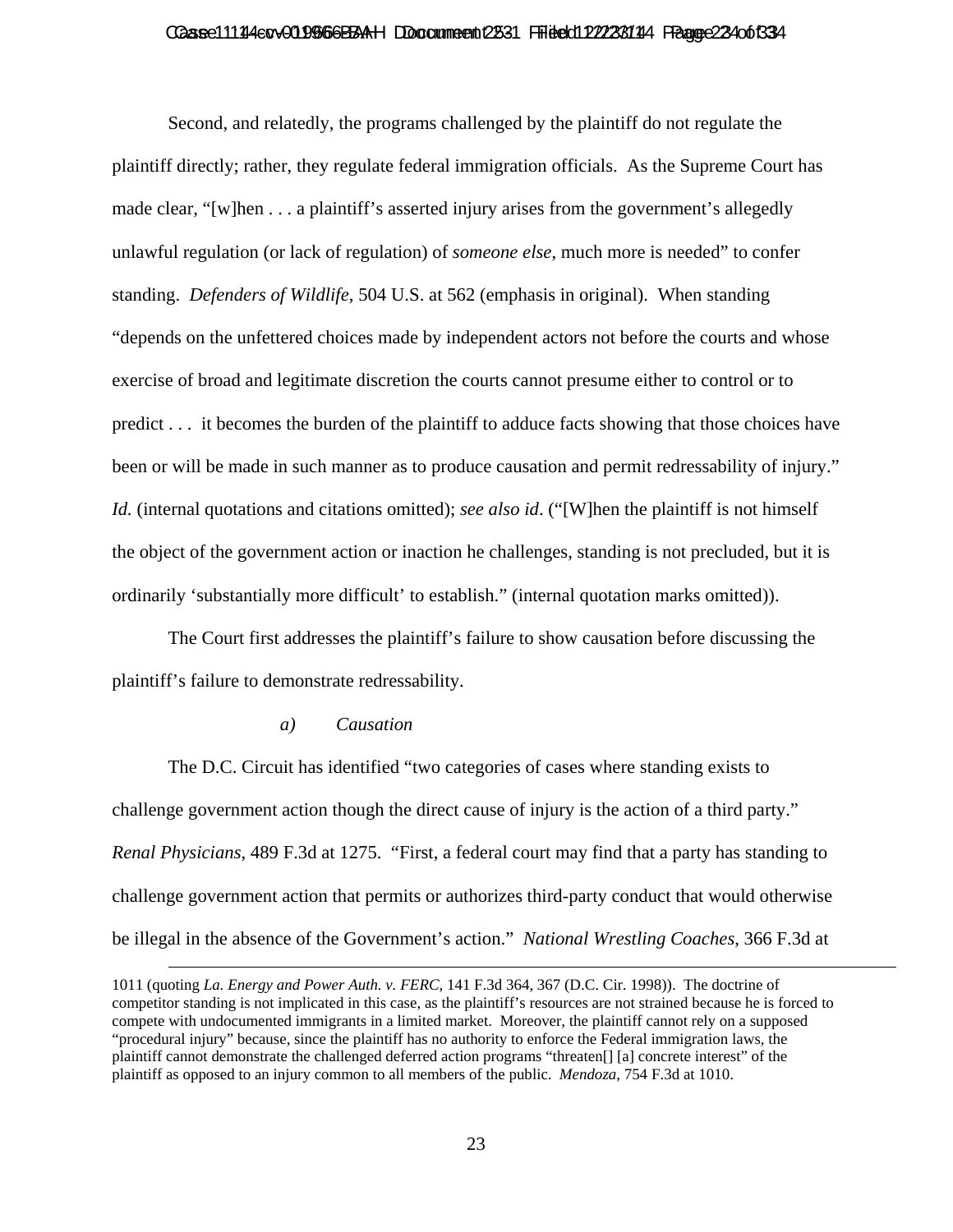#### Caase 111 14 4 cov 01 0 966 BBA H DDocume ent 2531 Fried dit 22/23 81 114 France 24 50 of 33 4

940. Importantly, in this category of cases, the challenged government conduct must authorize the specific third-party conduct that causes the injury to the plaintiff. *See Animal Legal Def. Fund, Inc. v. Glickman*, 154 F.3d 426, 440 (D.C. Cir. 1998) ("Supreme Court precedent establishes that the causation requirement for constitutional standing is met when a plaintiff demonstrates that the challenged agency action authorizes the conduct that allegedly caused the plaintiff's injuries  $\dots$ "). In the present case, the challenged agency action—the ability to exercise enforcement discretion to permit deferred action relating to certain undocumented immigrants—does not authorize the conduct about which the plaintiff complains. The challenged deferred action programs authorize immigration officials to exercise discretion on removal; they do not authorize new immigration into the United States (let alone Maricopa County); they do not authorize undocumented immigrants to commit crimes; and they do not provide permanent status to any undocumented immigrants eligible to apply for deferred action under any of the challenged programs. Contrary to the plaintiff's assertion that a consequence of the challenged programs will be an increase in illegal conduct by undocumented immigrants and an increase in costs to the Maricopa County Sheriff's office, these programs may have the opposite effect. The deferred action programs are designed to incorporate DHS's enforcement priorities and better focus federal enforcement on removing undocumented immigrants committing felonies and serious misdemeanor crimes. Since the undocumented immigrants engaging in criminal activity are the cause of the injuries complained about by the plaintiff, the more focused federal effort to remove these individuals may end up helping, rather than exacerbating the harm to, the plaintiff.

Second, standing has been found "where the record present[s] substantial evidence of a causal relationship between the government policy and the third-party conduct, leaving little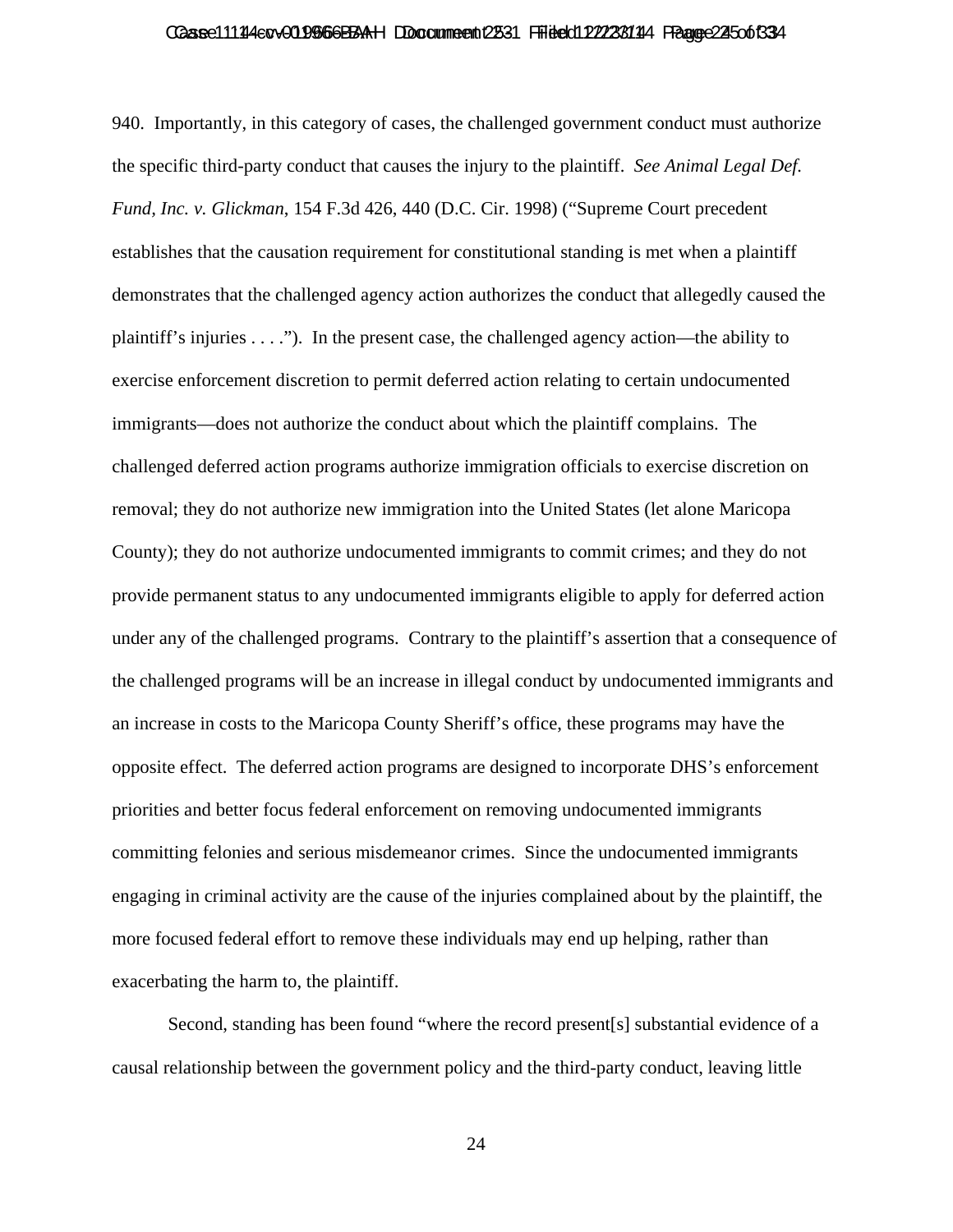# Casse11114ecv019666BAH DDccumeent 2531 Filed 012223114 Fagge 25 co 6334

doubt as to causation and the likelihood of redress." *National Wrestling Coaches*, 366 F.3d at 941. This record is sparse regarding a link between the challenged deferred action programs and the third-party conduct. Although the plaintiff has submitted numerous press releases and letters to officials documenting Maricopa County's struggle with illegal immigration along the southern border, the plaintiff has submitted no evidence showing that the challenged deferred action programs are, or will be, the cause of the crime harming the plaintiff or the increase in immigration, much less "substantial evidence." Indeed, the plaintiff severely undermines his own argument by stating that "millions more illegal aliens will be attracted into the border states of the United States, *regardless of the specific details*" of current executive branch immigration policies. Compl. ¶ 30 (emphasis added). If the details of the challenged deferred action programs do not matter as to whether or not the plaintiff will suffer an injury, then the plaintiff's injuries cannot be fairly traceable to these programs. Similarly, the plaintiff observes that "the Executive Branch is not deporting illegal aliens in any significant numbers" and that regardless of the provision of deferred action programs "illegal aliens are very unlikely to be deported." Pl.'s Mot. at 12. Implicit in this observation is the plaintiff's admission that regardless of the challenged deferred action programs, the plaintiff is likely to continue to suffer the claimed injury.

In sum, the plaintiff has failed to demonstrate that the challenged deferred action programs are the cause of his alleged injury.

#### *b) Redressability*

Similar to the causation requirement, "it is 'substantially more difficult' for a petitioner to establish redressability where the alleged injury arises from the government's regulation of a third party not before the court." *Spectrum Five LLC v. Fed. Commc'ns Comm'n*, 758 F.3d 254,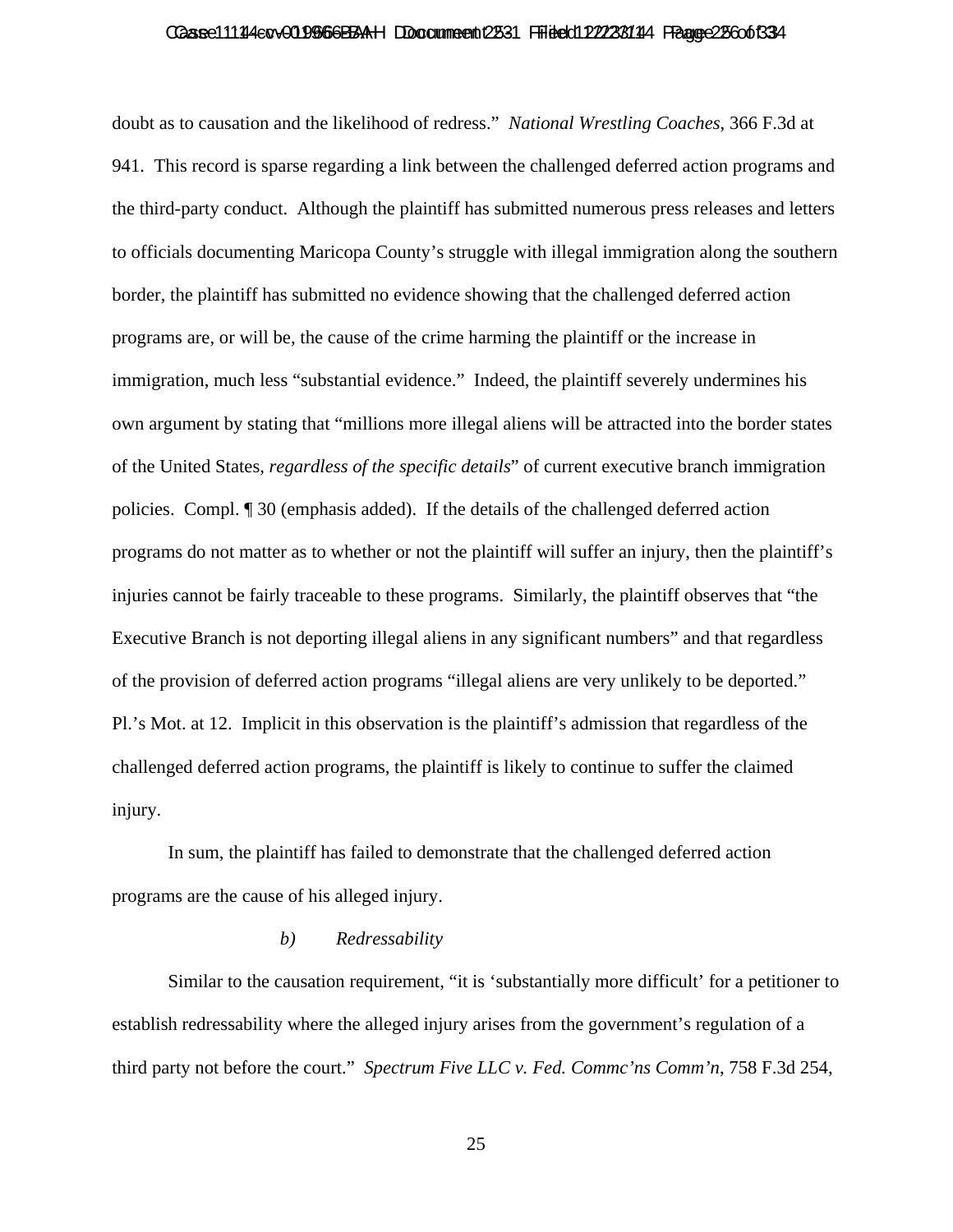#### Caase 111 14 4 cov 01 0 966 BBA H DDocume ent 2531 Fried dit 27 23 81 114 France 26 70 0 13 34

261 (D.C. Cir. 2014) (quoting *Nat'l Wrestling Coaches*, 366 F.3d at 933); *see also Defenders of Wildlife*, 504 U.S. at 562. The plaintiff must allege facts that are "sufficient to demonstrate a substantial likelihood that the third party directly injuring the plaintiff would cease doing so as a result of the relief the plaintiff sought." *Renal Physicians*, 489 F.3d at 1275. In other words, the plaintiff must allege facts sufficient to demonstrate a substantial likelihood that, as a result of injunctive relief in this case, there would not be an increase in undocumented immigrants in Maricopa County and there would not be an increase in crimes committed by undocumented immigrants in Maricopa County. This is a "substantially more difficult" task. *Spectrum Five LLC*, 758 F.3d at 261.

On this point, the D.C. Circuit's decision in *National Wrestling Coaches* is instructive. There, plaintiffs challenged an interpretive rule promulgated by the Department of Education, which laid out three ways in which the Department would assess whether educational institutions had complied with Department regulations that required such institutions to select sports and levels of competition to "effectively accommodate the interests and abilities of members of both sexes." 366 F.3d at 934–35 (quoting 45 C.F.R. § 86.41(c)(1) and 34 C.F.R. § 106.41(c)(1)). That regulation had been promulgated pursuant to Title IX of the Education Amendments of 1972, which prohibited discrimination on the basis of sex in federally funded educational programs and activities. *See id.* at 934. The plaintiffs were "membership organizations representing the interests of collegiate men's wrestling coaches, athletes, and alumni," and their asserted injuries arose "from decisions by educational institutions to eliminate or reduce the size of men's wrestling programs to comply with the Department's interpretive rules implementing Title IX." *Id.* at 935.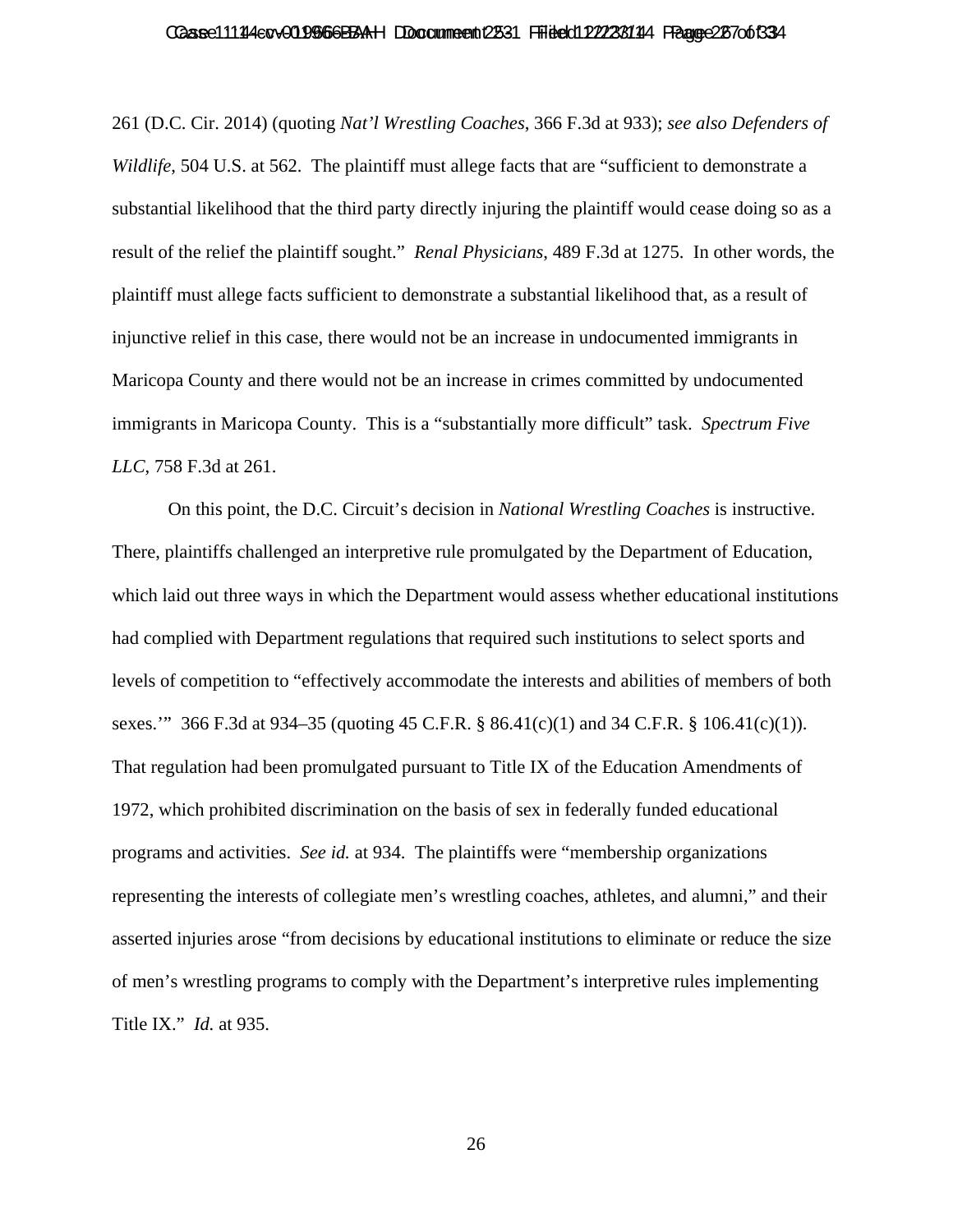#### Caase 11144 cv 019666 BAH DDocume ent 2531 Fried dit 27238144 France 27800 B34

Thus, in *National Wrestling Coaches*, like in the instant case, "the necessary elements of causation and redressability . . . hinge[d] on the independent choices of . . . regulated third part[ies]." *Id.* at 938. The D.C. Circuit found redressability lacking in *National Wrestling Coaches* because "nothing but speculation suggests that schools would act any differently than they do with the [challenged interpretive rule] in place" since "[s]chools would remain free to eliminate or cap men's wrestling teams and may in some circumstances feel compelled to do so to comply with the statute and the [previous Department] Regulations." *Id.* at 940. Further, the court found that "other reasons unrelated to the challenged legal requirements [*e.g*., moral considerations, budget constraints] may continue to motivate schools to take such actions." *Id.* From this analysis, and a comprehensive review of the case law, the *National Wrestling Coaches* court concluded that "it is purely speculative whether a decision in appellants' favor would alter the process by which schools determine whether to field certain sports teams." *Id.* at 944.

The same concerns animating the outcome in *National Wrestling Coaches* drive the result in this case. Many "other reasons unrelated to the challenged legal requirements" may motivate the conduct allegedly causing harm to the plaintiff. Indeed, the motivation for any individual to come to the United States (or, once present here, to commit a crime in Maricopa County), does not rest solely upon the challenged deferred action programs. Such decisions are complicated and multi-faceted, involving both national and international factors. A ruling by this Court enjoining the challenged deferred action programs will likely not change the complex and individualized decision making of undocumented immigrants allegedly causing harm to the plaintiff. As noted, the plaintiff's briefing admits as much: "millions more illegal aliens will be attracted into the border states of the United States, *regardless of the specific details*" of the challenged deferred action programs. Compl. ¶ 30.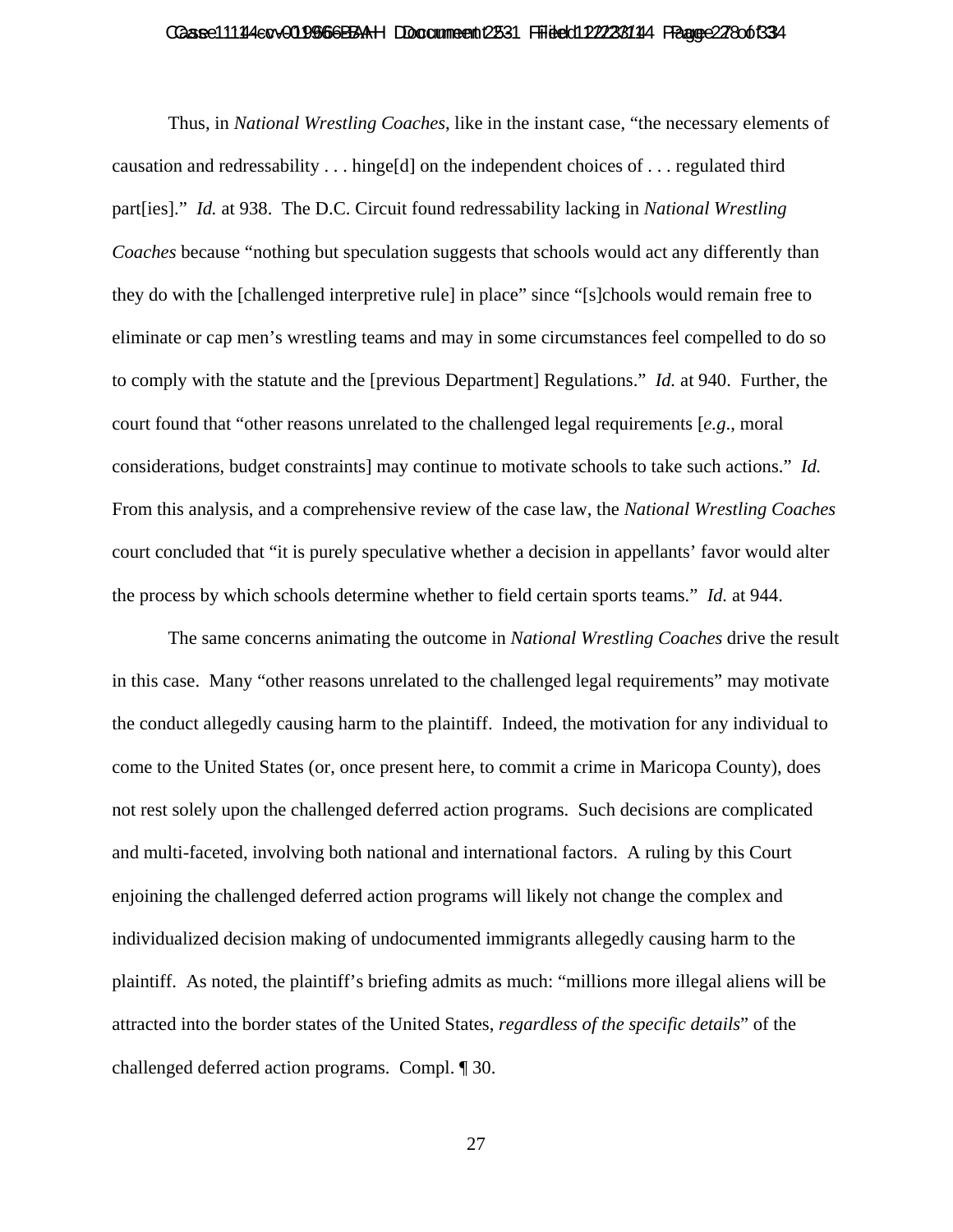# Casse11114ecv019666BAH DDccumeent 2531 Filed 012223114 Fagge 229 of 334

Moreover, the plaintiff acknowledges that the defendants only have limited resources to facilitate removal, *see* Hrg. Tr. at 14. Relief from this Court will not grant additional resources to the executive branch allowing it to remove additional undocumented immigrants or to prevent undocumented immigrants from arriving. Thus, the plaintiff's complaint regarding the large number of undocumented immigrants and the limited number of removals will not change as a result of any order by the Court in this litigation. Consequently, the plaintiff's alleged harm stemming from the expenditure of resources to deal with the large number of undocumented immigrants in Maricopa County will remain. In other words, regardless of the outcome of this case, the Court can afford no relief to the plaintiff's injury. *Cf. Bauer v. Marmara*, No. 13-ap-7081, 2014 WL 7234818, at \*6 (D.C. Cir. December 19, 2014) (holding that plaintiff was "unable to satisfy the redressability prong of Article III standing because the court cannot compel the Government to pursue action to seek forfeiture of the disputed vessels").

"When redress depends on the cooperation of a third party, 'it becomes the burden of the [party asserting standing] *to adduce facts* showing that those choices have been or will be made in such manner as to produce causation and permit redressability of injury.'" *U.S. Ecology v. U.S. Dep't of Interior*, 231 F.3d 20, 24–25 (D.C. Cir. 2000) (emphasis added) (quoting *Defenders of Wildlife*, 504 U.S. at 562); *see also Klamath Water v. Fed. Energy Reg. Comm'n*, 534 F.3d 735, 739 (D.C. Cir. 2008) ("In a case like this, in which relief for the petitioner depends on actions by a third party not before the court, the petitioner must demonstrate that a favorable decision would create 'a significant increase in the likelihood that the plaintiff would obtain relief that directly redresses the injury suffered.'" (quoting *Utah v. Evans*, 536 U.S. 452, 464 (2002))). The plaintiff has been unable to meet this burden.

\* \* \*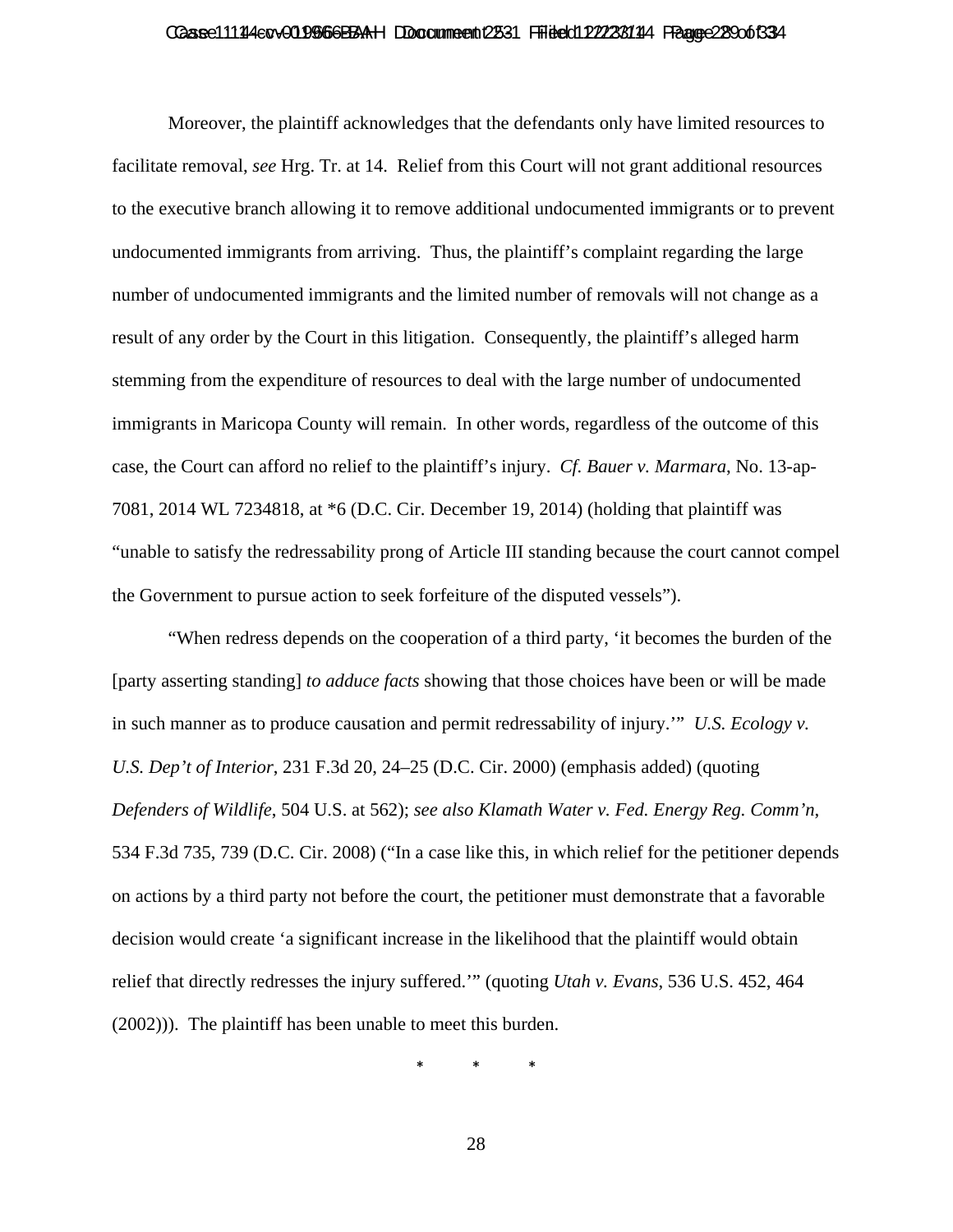#### Caase 11144 cv 019666 BAAH DDocume ent 2531 Fried dit 22/23/144 France 29 Oot 334

Taken together, the Court finds that the plaintiff has not and cannot show that: (1) he suffers a concrete and particularized injury (as opposed to a speculative and generalized grievance); (2) the cause of the plaintiff's injury can be fairly traced to the challenged deferred action programs; and (3) a favorable ruling by this Court would redress the plaintiff's alleged injury. A plaintiff "may be disappointed if the Government declines to pursue [enforcement], but disappointment of this sort is a far cry from the injury and redressability required to prove Article III Standing." *Bauer*, 2014 WL 7234818, at \*6. As a result, the plaintiff lacks standing to bring this challenge, requiring dismissal of this lawsuit for lack of subject matter jurisdiction.

### **B. Preliminary Injunction**

The plaintiff's motion for preliminary injunction likewise fails as the plaintiff can show neither a likelihood of success on the merits nor irreparable harm due to his lack of standing. As an initial matter, because "standing is a necessary predicate to any exercise of [the Court's] jurisdiction, the [plaintiff] and [his] claims have no likelihood of success on the merits," if the plaintiff lacks standing. *Smith v. Henderson*, 944 F. Supp. 2d 89, 99 (D.D.C. 2013) (internal quotations and citations omitted); *see also Kingman Park Civic Ass'n v. Gray*, 956 F. Supp. 2d 230, 241 (D.D.C. 2013) ("The first component of the likelihood of success on the merits prong usually examines whether the plaintiffs have standing in a given case." (internal quotations omitted)).

Moreover, the same problem that confronts the plaintiff's standing argument—the inability to obtain redress from an order by this Court—likewise dooms the plaintiff's ability to show irreparable harm. Indeed, "it would make little sense for a court to conclude that a plaintiff has shown irreparable harm when the relief sought would not actually remedy that harm." *Sierra Club v. U.S. Dep't of Energy*, 825 F. Supp. 2d 142, 153 (D.D.C. 2011); *see also Navistar, Inc. v.*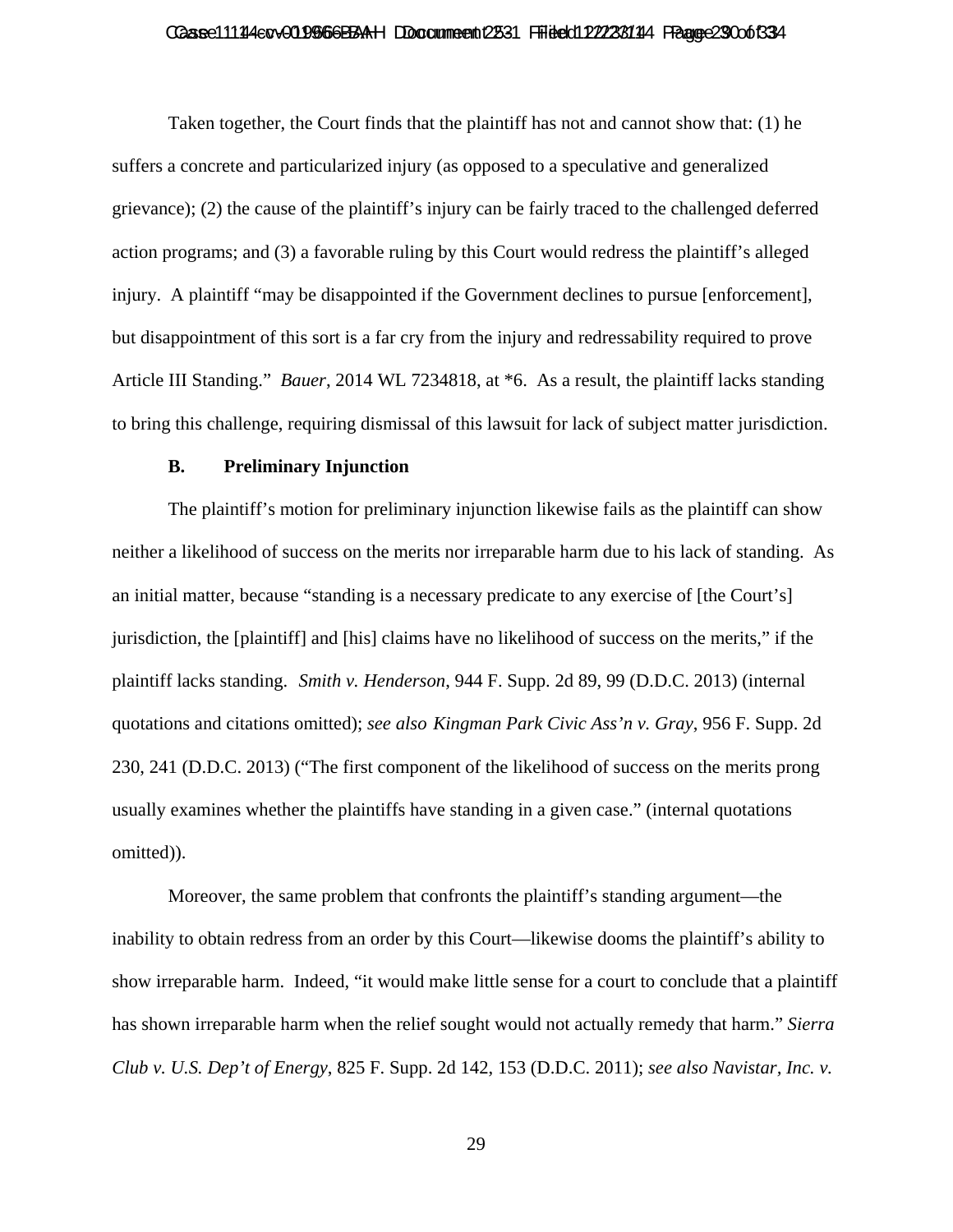#### Caase 11144 cv 019566 BBAH DDocume ent 2531 Filed 012/238144 Fraage 30 10 0 1334

*Environmental Protection Agency*, No. 11-cv-449, 2011 WL 3743732, at \*3 (D.D.C. Aug. 25,

2011) (Wilkins, J.) ("Because an injunction will not redress its alleged injuries, [the plaintiff's] claim that it will suffer irreparable harm in the absence of a preliminary injunction is tenuous at

best.").

Nevertheless, even if the plaintiff were able to establish standing, the plaintiff would face

a number of legal obstacles to prevail and, therefore, could not demonstrate a likelihood of

success on the merits nor any of the other preliminary injunction factors.<sup>12</sup> While not necessary

 $12$  The plaintiff has highlighted a recently out-of-Circuit opinion from the Western District of Pennsylvania ("Pennsylvania court") to buttress his claims regarding his likelihood of success on the merits. *See* Pl.'s Notice of Suppl. Auth., ECF No. 14 (citing *United States v. Juarez-Escobar*, 2014 U.S. Dist. LEXIS 173350 (W.D. Pa. Dec. 16, 2014)). In that case, the court considered the applicability of the DAPA program to a criminal defendant (who had been arrested locally for driving under the influence with a minor present in the vehicle) in connection with the defendant's sentencing, upon his plea of guilty to illegal reentry in violation of 8 U.S.C. § 1326. *Id*. at \*1–\*4. Throughout the opinion, the court expresses an over-arching concern with the fairness of the prosecution in light of the uneven enforcement of the immigration laws. *See, e.g.*, *id.* at \*5 ("Defendant appears before this Court, in part, because of arguably unequal and arbitrary immigration enforcement in the United States."); *id*. at \*6–\*7 (observing that "[h]ad Defendant been arrested in a 'sanctuary state' or a 'sanctuary city,' local law enforcement likely would not have reported him to Homeland Security" and "he would likely not have been indicted" and "would not be facing sentencing and/or deportation"); *id*. at \*39–\*40 (noting "an arbitrariness to Defendant's arrest and criminal prosecution" given existence of "'sanctuary cities' [where] . . . if an undocumented immigrant was arrested for a minor offense, local law enforcement would not automatically notify ICE"); *id*. at \*41 (describing "Defendant's current criminal prosecution and the civil deportation hearing that will undoubtedly follow as a result of this criminal proceeding" as "arguably . . . arbitrary and random"). Consistent with this theme, the court reviewed the DAPA program to evaluate "whether it would unjustly and unequally impact this Defendant in light of this Court's obligation to avoid sentencing disparities among defendants with similar records who have been found guilty of similar conduct," citing 18 U.S.C. § 3553(a)(6). *Id.* at \*24; *see also id.* at \*12–\*13 (expressing "concern[] that the Executive Action might have an impact on this matter, including any subsequent removal or deportation"). In other words, under the rubric of a sentencing factor that sentencing courts are required to consider under 18 U.S.C. § 3553(a), the Pennsylvania court set out to evaluate whether the DAPA program was applicable to the defendant and, if so, whether the consequences of his conviction, including deportation, would amount to an unwarranted sentencing disparity because similarly situated defendants could obtain deferred removal. *See* 18 U.S.C. § 3553(a)(6)(requiring sentencing court, "in determining the particular sentence to be imposed," to consider "the need to avoid unwarranted sentence disparities among defendants with similar records who have been found guilty of similar conduct").

The Pennsylvania court ultimately determined that the DAPA program was not applicable to the defendant for two reasons: first, the court opined that the DAPA program "is unconstitutional," *id*. at \*33, \*58; and, second, even if the DAPA program were constitutional, the court made critical factual findings that the defendant did not meet the eligibility criteria for DAPA's deferred action, *id*. at \*45 ("The bottom line for this Defendant is that . . . he does not fall into any newly created or expanded deferment category . . . ."); *id*. at \*57 ("this Defendant is possibly not entitled to the deferred action status that would enable him to defer deportation"). Despite the defendant's lack (or "possible[]" lack) of eligibility for the DAPA program, the court viewed the defendant as "more 'family' than 'felon,'" *id*. at \*45, \*58, due to his "close bond with his brother," who resided in the United States, *id*. at \*57–\*58, prompting the court to give the defendant the opportunity to withdraw his guilty plea or proceed to sentencing, *id*. at \*59.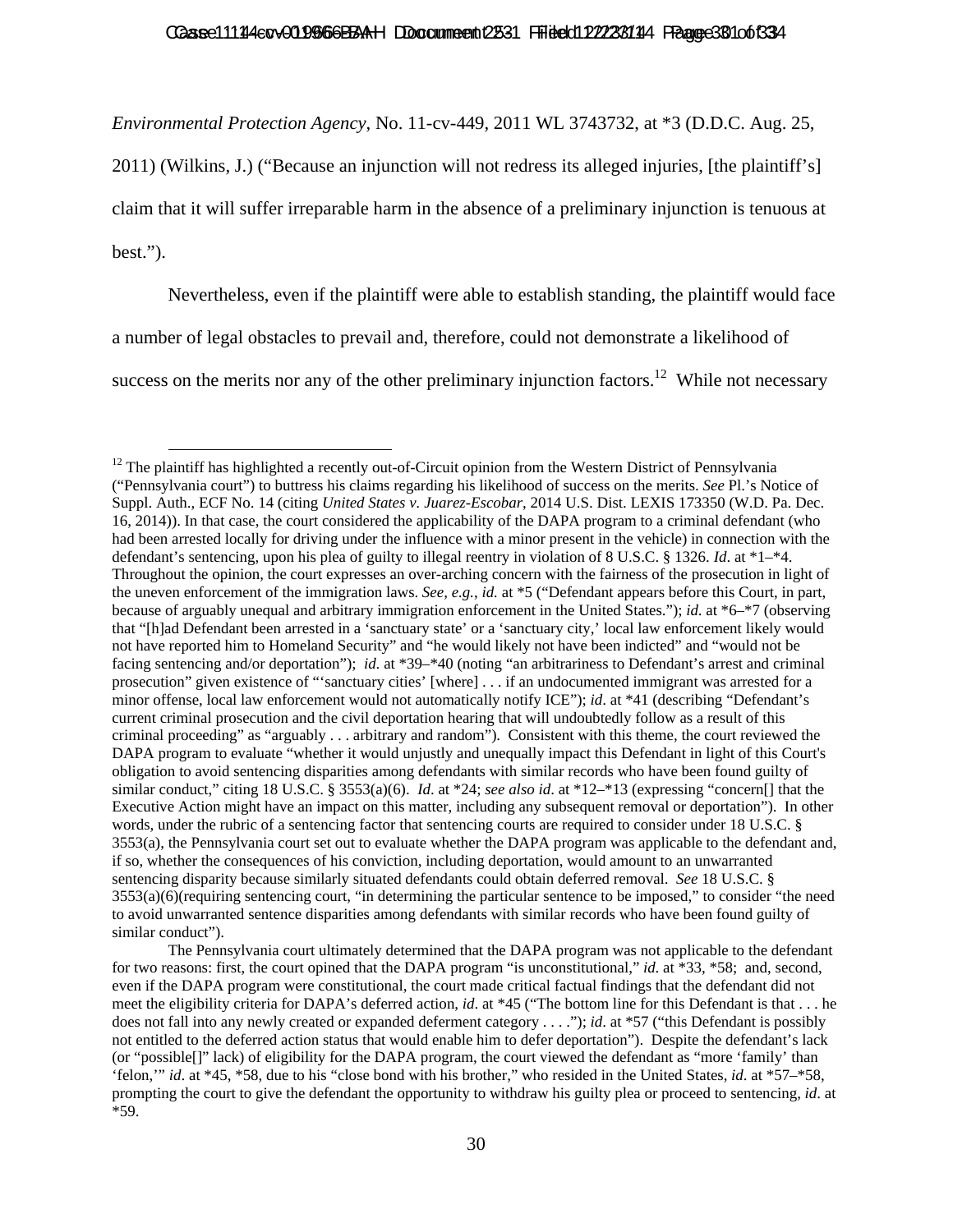#### Caase 11144 cv 019566 BBAH DDocume ent 2531 Filed 012/238144 Fraage 31 2006 33 4

to resolve this case, the Court outlines several of these obstacles. First, with respect to the plaintiff's likelihood of success on the merits, the challenged deferred action programs continue a longstanding practice of enforcement discretion regarding the Nation's immigration laws. Such discretion is conferred by statute, *see* 6 U.S.C. § 202(5); 8 U.S.C. § 1103(a)(3), and the manner of its exercise through deferred action on removal has been endorsed by Congress, *see, e.g.,* 8 U.S.C. § 1227(d)(2). Thus, the deferred action programs are consistent with, rather than contrary to, congressional policy. *See Youngstown Sheet & Tube Co. v. Sawyer*, 343 U.S. 579, 635 (1952) (Jackson, J. concurring).

In addition, although the challenged deferred action programs represent a large class-

based program, such breadth does not push the programs over the line from the faithful execution of the law to the unconstitutional rewriting of the law for the following reason: The programs

While fully respectful of the concern animating this decision, which focused on the fairness of the prosecution and guilty plea of the defendant for the crime of illegal reentry, this Court does not find the reasoning persuasive for at least three reasons. First, most notably, the Pennsylvania court's consideration of the constitutionality of the DAPA program flies in the face of the "'well-established principle governing the prudent exercise of [a] [c]ourt's jurisdiction that normally [a] [c]ourt will not decide a constitutional question if there is some other ground upon which to dispose of the case.'"*Northwest Austin Mun. Util. Dist. No. One v. Holder*, 557 U.S. 193, 206 (2009) (quoting *Escambia County v. McMillan*, 466 U.S. 48, 51 (1984) (per curiam)); *see also United States v. Thomas*, 572 F.3d 945, 952 (D.C. Cir. 2009) (Ginsburg J., concurring). Thus, the Pennsylvania court appears to have put the proverbial "cart before the horse" since finding the defendant likely ineligible for the DAPA program made consideration of the program's constitutionality unnecessary. Second, the purported basis for the Pennsylvania court's consideration of the DAPA program was to avoid unwarranted sentencing disparities, as required by 18 U.S.C. § 3553(a)(6). Yet, the DAPA program has no bearing on the *sentence* imposed by the Pennsylvania court since, as the Supreme Court has made clear, "[r]emoval is a civil, not criminal, matter." *Arizona*, 132 S. Ct. at 2499. To the extent that the Pennsylvania court was focused on the defendant's likely deportation following the imposition of the sentence, this collateral consequence could not result in an *unwarranted* disparity since the defendant's likely ineligibility for DAPA means that the defendant was not similarly situated to persons who are eligible. Finally, even if the Pennsylvania court's concern were correct that the defendant was subject to potentially unequal enforcement of a criminal statute and faced prosecution in the Western District of Pennsylvania when he was unlikely to face prosecution in other districts, such enforcement disparities are inherent in prosecutorial discretion and have no bearing on the analysis under § 3553(a)(6), which requires consideration of *sentence* disparities among similarly situated defendants convicted of the same offense in federal court, not *enforcement* disparities. *Accord United States v. Washington,* 670 F.3d 1321, 1327 (D.C. Cir. 2012) ("U.S. Attorney's lawful exercise of discretion in bringing a federal prosecution" rather than local prosecution, which may result in different sentences, does not support a departure under § 3553(a)(6)); *United States v. Clark,* 8 F.3d 839, 842-843 (D.C. Cir. 1993)("reject[ing] the claim that the [U.S.] government's 'arbitrary use' of its discretion to indict defendants under either federal or D.C. law could be a mitigating circumstance within the meaning of § 3553(b)" or was appropriate to consider in exercise of district court's authority to avoid unwarranted sentencing disparities under  $\S 3553(a)(6)$ ).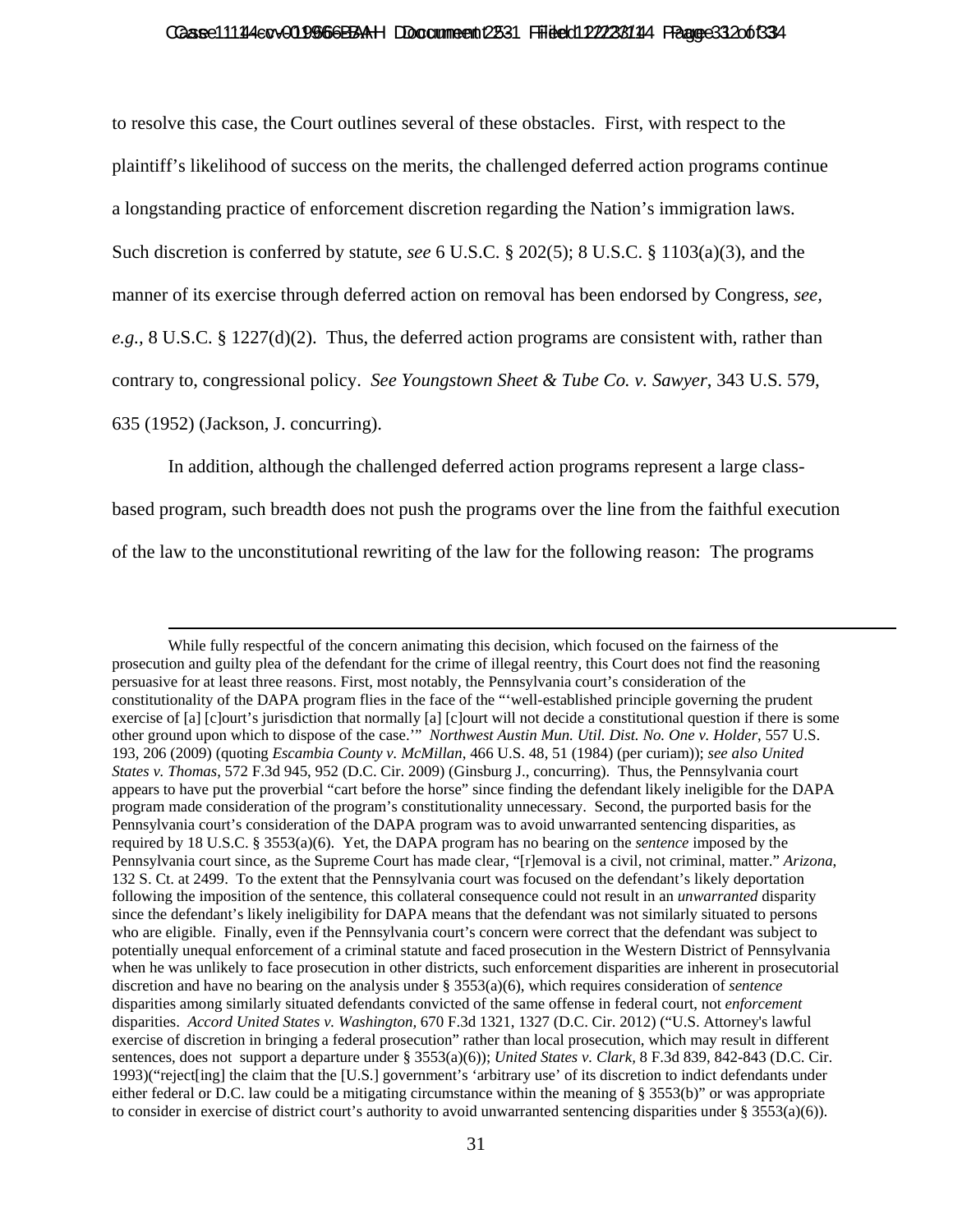#### Caase 111 14 co v 01 956 6 BBAH DDocume ent 2531 Fried dit 22/23/114 France 32 30 of 33 4

still retain provisions for meaningful case-by-case review.13 *See* 2014 Guidance Memorandum at 4 (requiring that a DAPA applicant present "no other factors that, in the exercise of discretion, make[] the grant of deferred action inappropriate"). This case-by-case decisionmaking reinforces the conclusion that the challenged programs amount only to the valid exercise of prosecutorial discretion and reflect the reality that "an agency decision not to enforce often involves a complicated balancing of a number of factors which are peculiarly within its expertise." *Heckler v. Chaney*, 470 U.S. 821, 831 (1985).

Finally, the challenged deferred action programs merely provide guidance to immigration officials in the exercise of their official duties. This helps to ensure that the exercise of deferred action is *not* arbitrary and capricious, as might be the case if the executive branch offered no guidance to enforcement officials. It would make little sense for a Court to strike down as arbitrary and capricious guidelines that help ensure that the Nation's immigration enforcement is not arbitrary but rather reflective of congressionally-directed priorities.<sup>14</sup>

 $13$  Statistics provided by the defendants reflect that such case-by-case review is in operation. As of December 5, 2014, 36,860 requests for deferred action under DACA were denied and another 42,632 applicants were rejected as not eligible. Defs.' Mem., Ex. 22 (USCIS, Current Statistics: Deferred Action for Childhood Arrivals: Pending, Receipts, Rejected, Approvals, and Denials (2014)), ECF No. 13-22.<br><sup>14</sup> The plaintiff makes three arguments in support of his motion for preliminary injunction based on the

constitutional principles underlying the separation of powers. First, the plaintiff argues that the implementation of the challenged programs would use significantly all of the funds appropriated by Congress for immigration enforcement thereby frustrating the will of Congress. *See* Hrg. Tr. at 16–17; Pl.'s Mot. at 20. This is not so. "[T]he costs of administering the proposed program would be borne almost entirely by USCIS through the collection of application fees." OLC Opinion at 27; 2014 Guidance Memorandum at 5 ("Applicants will pay the work authorization and biometrics fees, which currently amount to \$465."). Should Congress disagree with the enforcement priorities set out by DHS in the challenged policies, Congress has the ability to appropriate funds solely for removal and the President cannot refuse to expend funds appropriated by Congress. *See Train v. City of New York*, 420 U.S. 35 (1975). Second, the plaintiff argues that the challenged deferred action programs violate *INS v. Chadha*, 462 U.S. 919 (1983), because the programs amount to unlawful legislation and/or rulemaking. Pl.'s Mot. at 20. This argument also misses the mark. Congress has delegated authority to DHS to establish priorities for the enforcement of the nation's immigration laws, *see* 6 U.S.C. 202(5), and, as *Chadha* recognizes, DHS is acting in an Article II enforcement capacity when determining issues of deportation. *See Chadha*, 462 U.S. at 953 n.16. Third, the plaintiff contends that the challenged deferred action programs violate the non-delegation doctrine. Pl.'s Mot. at 17. Yet, a finding of excessive delegation of authority is extremely rare, given the low threshold that legislation must meet to overcome a non-delegation doctrine claim. *See United States v. Ross*, 778 F. Supp. 2d 13, 26 (D.D.C. 2011) ("[o]nly twice in [the Supreme Court's] history, and not since 1935, has [it] invalidated a statute on the ground of excessive delegation of legislative authority") (citations and quotations omitted). The Supreme Court has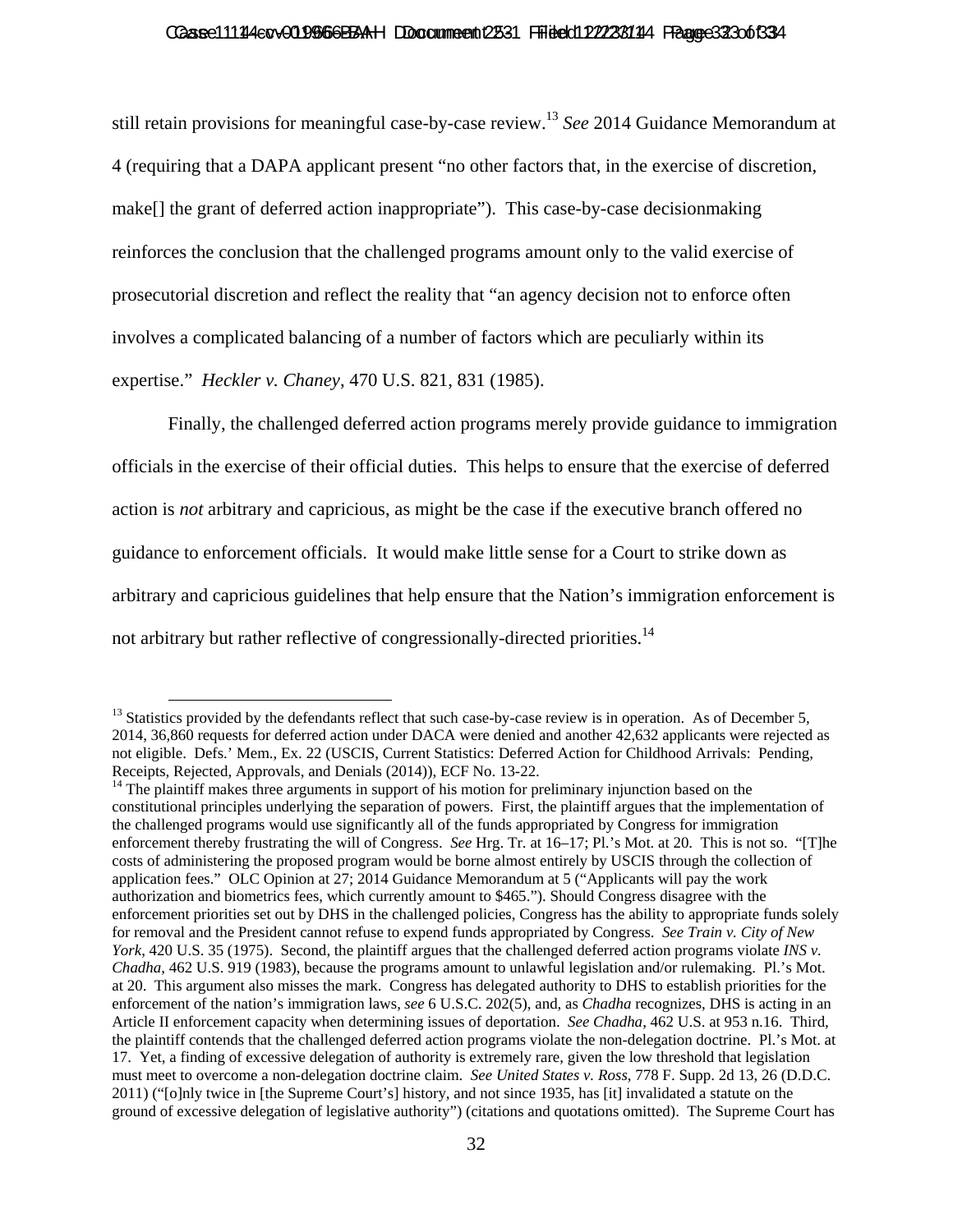## Casse11114etv019566BBAH DDocumeent 2531 Filed d122238114 Fagge334 of 334

Second, the plaintiff cannot demonstrate irreparable harm since the plaintiff waited two years to challenge the DACA program and because any harm to the plaintiff is likely to occur regardless of the challenged policies.

Finally, both the public interest and the balance of the equities do not support a preliminary injunction. Halting these deferred action programs would inhibit the ability of DHS to focus on its statutorily proscribed enforcement priorities (national security, border security, and public safety) and would upset the expectations of the DACA program's participants and the potentially eligible participants in the other challenged programs when none of those participants are currently before this Court.

## **IV. CONCLUSION**

For the foregoing reasons, the plaintiff's motion for preliminary injunction is denied and the defendant's motion to dismiss for lack of subject matter jurisdiction is granted.

An appropriate Order accompanies this Memorandum Opinion.

Date: December 23, 2014



Digitally signed by Hon. Beryl A. Howell n. Beryl A. Howell, o=U.S District Court for the District of Columbia, ou=United States District Court Judge, email=Howell\_Chambers@dcd.uscourt

BERYL A. HOWELL United States District Judge

 <sup>&</sup>quot;'almost never felt qualified to second-guess Congress regarding the permissible degree of policy judgment that can be left to those executing or applying the law.'" *Mich. Gambling Opposition v. Kempthorne*, 525 F.3d 23, 30 (D.C. Cir. 2008) (quoting *Whitman v. Am. Trucking Ass'ns*, 531 U.S. 457, 474-75 (2001)).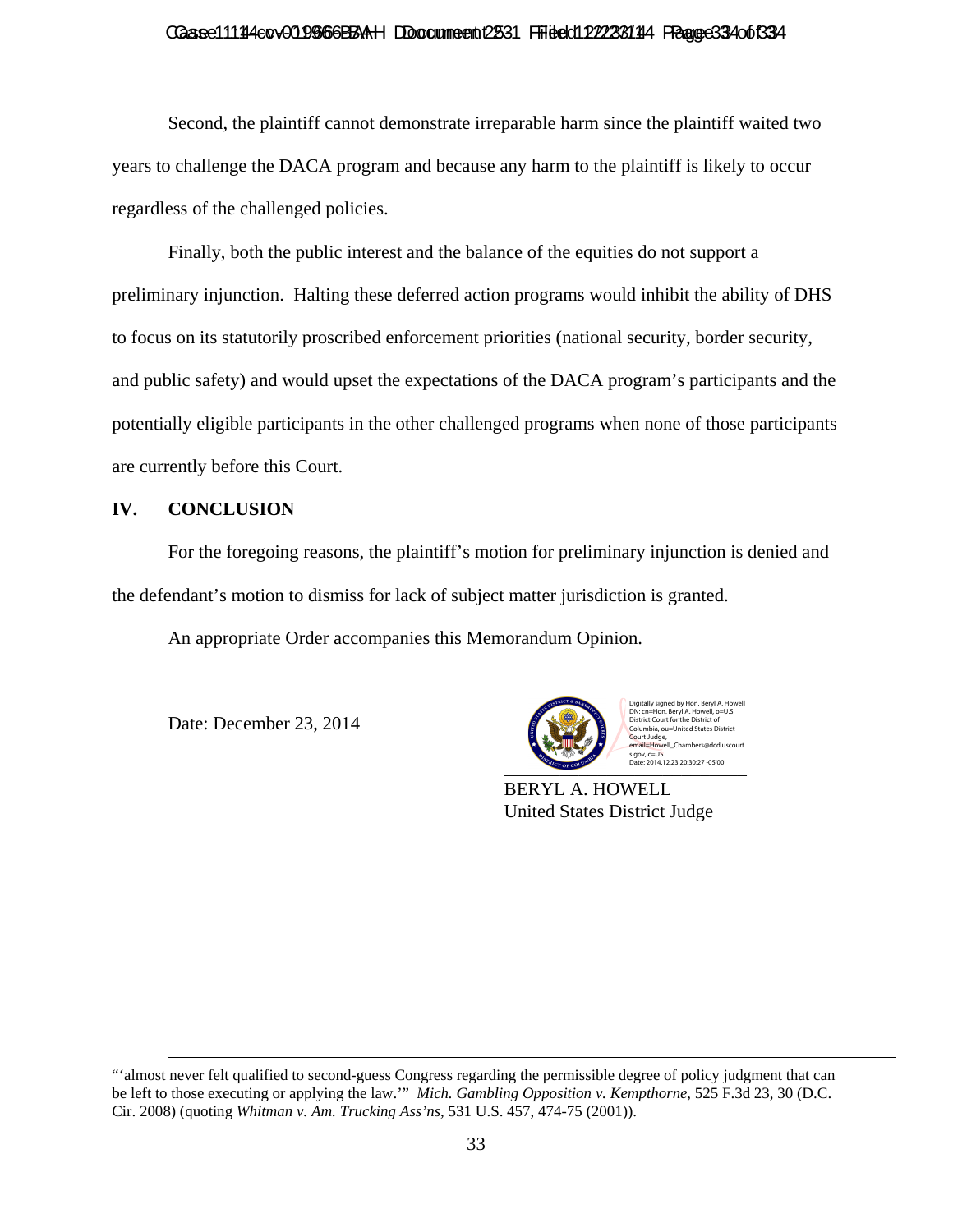# Exhibit 2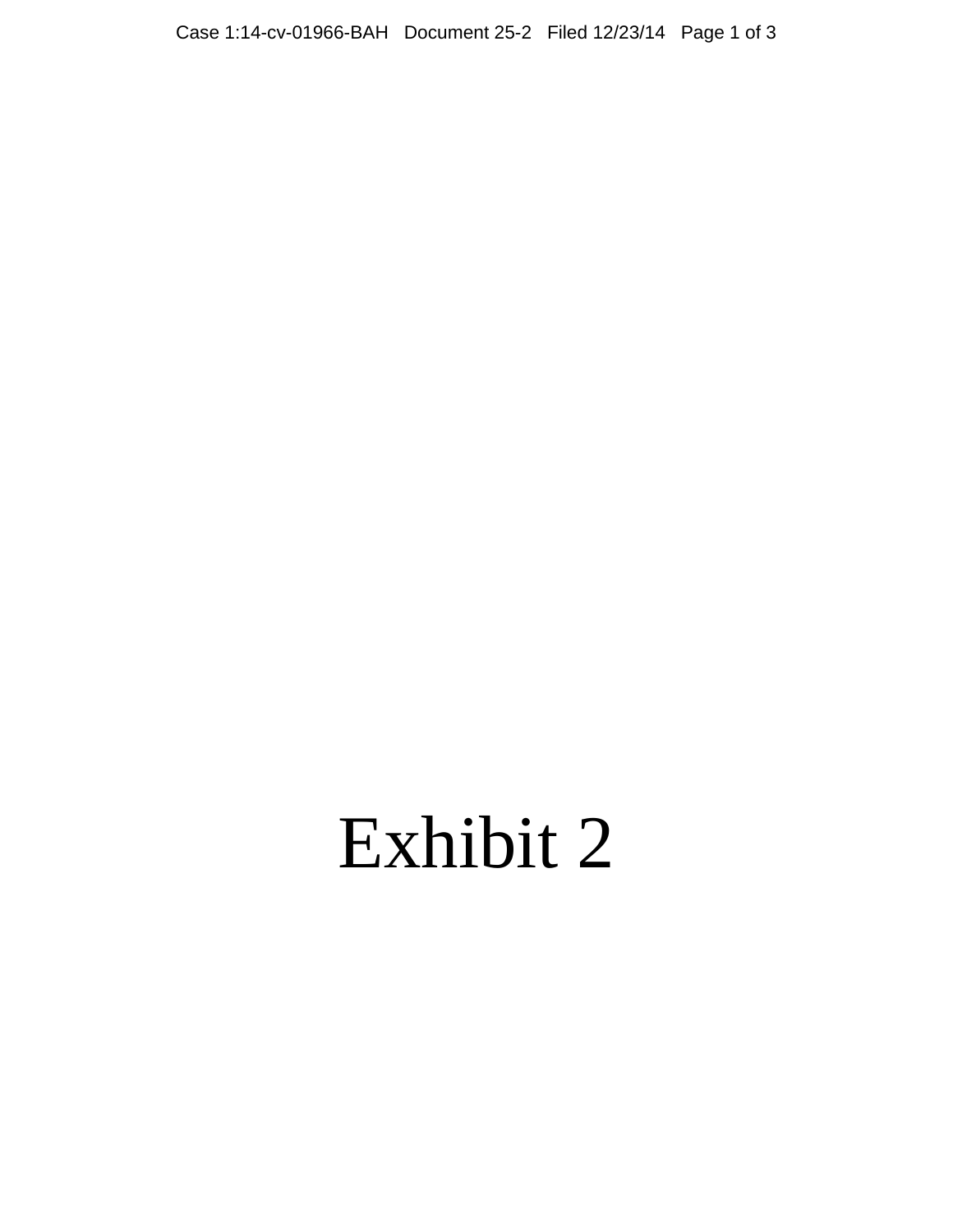# **UNITED STATES DISTRICT COURT FOR THE DISTRICT OF COLUMBIA**

JOSEPH M. ARPAIO, *Sheriff, Maricopa County, Arizona*,

Plaintiff,

Civil Action No. 14-1966 (BAH)

v.

Judge Beryl A. Howell

BARACK OBAMA, *in his individual and professional capacity as President, United States of America, et al.*,

Defendants.

# **ORDER**

Upon consideration of the defendants' motion to dismiss for lack of subject matter

jurisdiction, ECF Nos. 13, 15, and the plaintiff's motion for preliminary injunction, ECF No. 7,

the related legal memoranda in support and in opposition, the declarations attached thereto, and

the entire record herein, for the reasons set forth in the accompanying Memorandum Opinion, it

is hereby

**ORDERED** that, because the Court lacks subject matter jurisdiction over this matter, the defendants' motion to dismiss is **GRANTED**; and it is further

**ORDERED** that the plaintiff's motion for preliminary injunction is  $DENIED;$ <sup>1</sup> and it is further

<sup>&</sup>lt;sup>1</sup> The plaintiff's motion for a preliminary injunction docketed at ECF No. 6 is DENIED as moot.